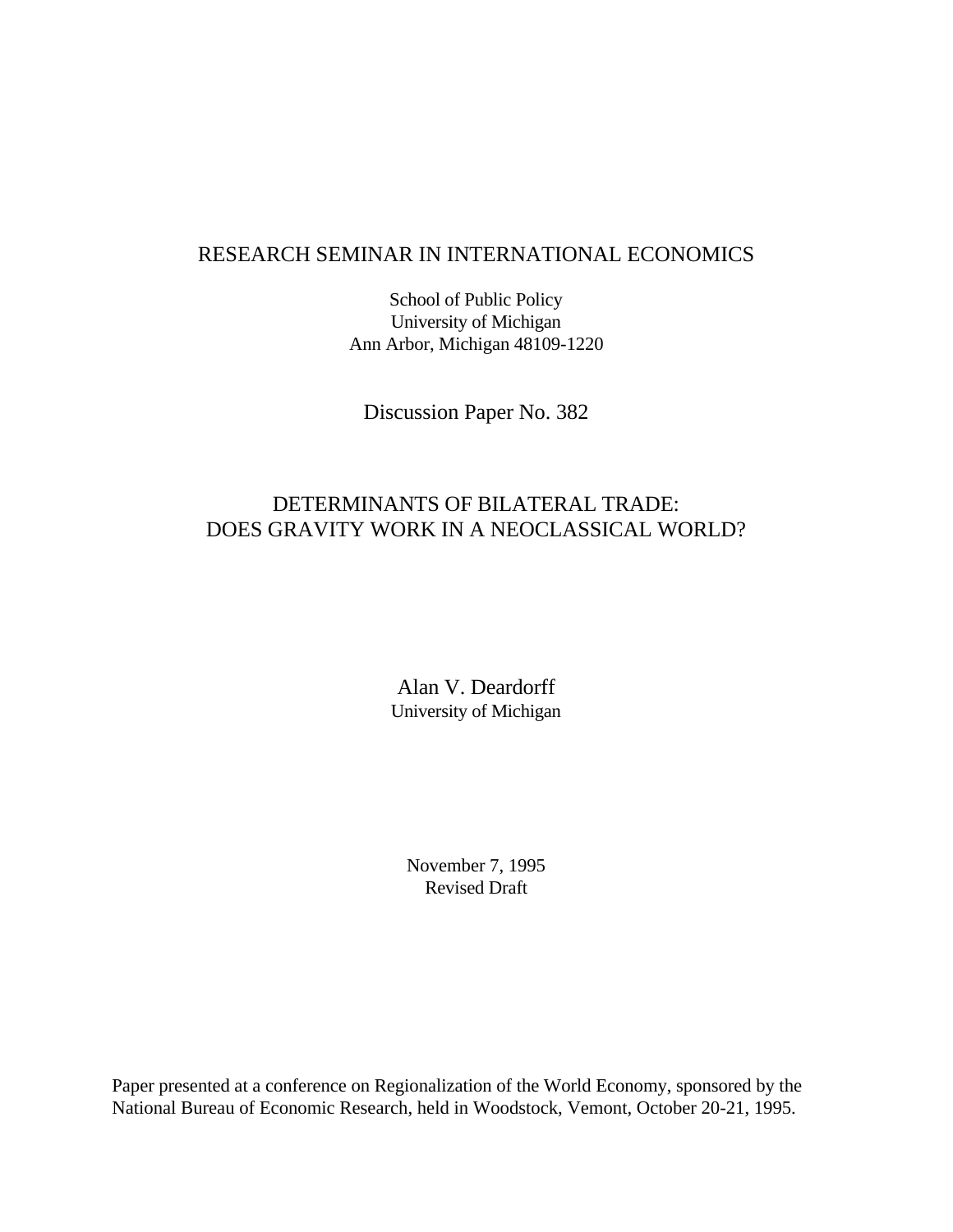# **Determinants of Bilateral Trade: Does Gravity Work in a Neoclassical World?**

**Alan V. Deardorff**

**The University of Michigan**

Paper presented at a conference on Regionalization of the World Economy, sponsored by the National Bureau of Economic Research, held in Woodstock, Vermont, October 20-21, 1995

> Revised Draft November 7, 1995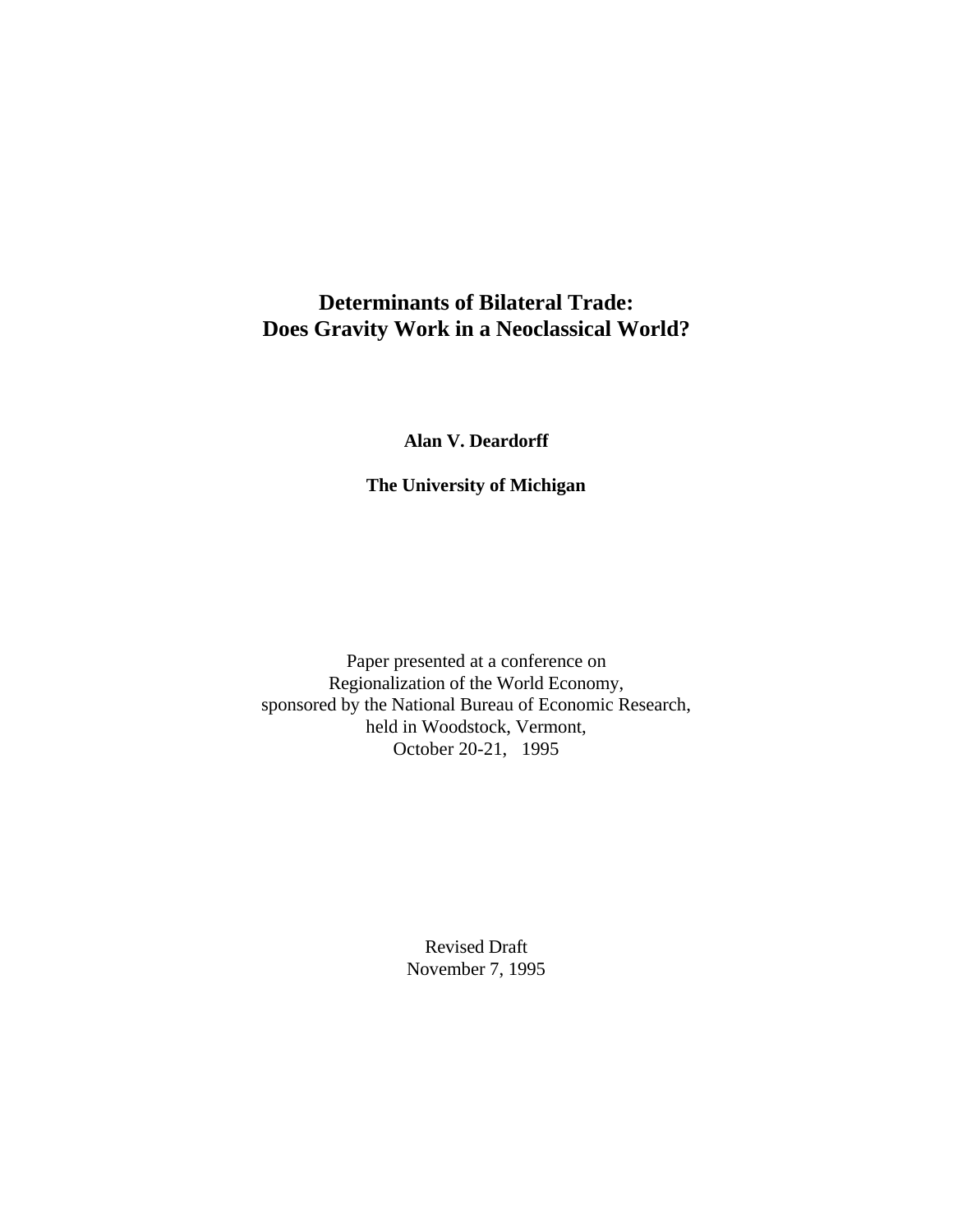#### **ABSTRACT**

# **Determinants of Bilateral Trade: Does Gravity Work in a Neoclassical World?**

#### **Alan V. Deardorff**

## **The University of Michigan**

This paper derives equations for the value of bilateral trade from two extreme cases of the Heckscher-Ohlin Model, both of which could also represent a variety of other models as well. The first case is frictionless trade, in which the absence of all impediments to trade in homogeneous products causes producers and consumers to be indifferent among trading partners. Resolving this indifference randomly, expected trade flows correspond exactly to the simple frictionless gravity equation if preferences are identical and homothetic or if demands are uncorrelated with supplies, and they depart from that equation systematically when there are such correlations. The second case is of countries that each produce distinct goods, as in the H-O Model with complete specialization or a variety of other models. Expressions are derived for bilateral trade, first with Cobb-Douglas preferences and then with CES preferences. The standard gravity equation with trade declining in distance continues to be a central tendency for these trade flows, with departures from it that are easily understood in terms of relative transport costs. The main lessons from the paper are two. First, it is not all that difficult to justify even simple forms of the gravity equation from standard trade theories. Second, because the gravity equation appears to characterize a large class of models, its use for empirical tests of any of them is suspect.

**Keywords:** Bilateral Trade **Correspondence:** Gravity Equation

Alan V. Deardorff **JEL Subject Code:** F11 Department of Economics University of Michigan Ann Arbor, MI 48109-1220

> Tel. 313-764-6817 Fax. 313-764-2769 E-mail: alandear@umich.ed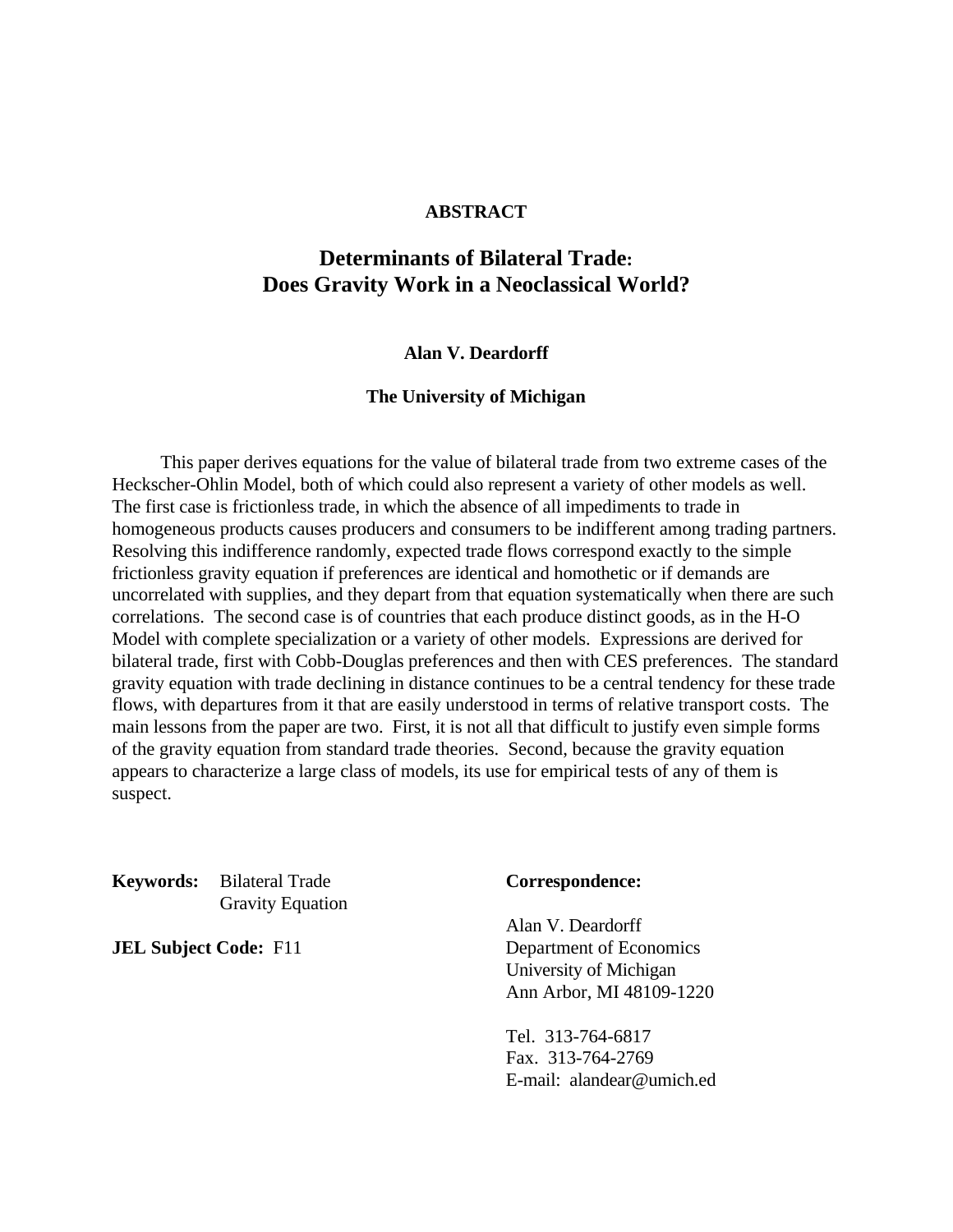# **Determinants of Bilateral Trade: Does Gravity Work in a Neoclassical World?\***

**Alan V. Deardorff The University of Michigan**

## **I. Introduction**

It has long been recognized that bilateral trade patterns are well described empirically by the so-called gravity equation, which relates trade between two countries positively to both of their incomes and negatively to the distance between them, usually with a functional form that is reminiscent of the law of gravity in physics. It also used to be frequently stated that the gravity equation was without theoretical foundation. In particular, it was claimed that the Heckscher-Ohlin (H-O) Model of international trade was incapable of providing such a foundation, and perhaps even that the H-O Model was theoretically inconsistent with the gravity equation. In this paper I will take another look at these issues. It is certainly no longer true that the gravity equation is without a theoretical basis, since several of the same authors who noted its absence went on to provide one. I will briefly review their contributions in a moment. Since none of them build directly on an H-O base, it might be supposed that the empirical success of the gravity equation is evidence against the H-O model, as at least one researcher has implied by using the gravity equation as a test of an alternative model incorporating monopolistic competition. I will

<sup>\*</sup>I have benefitted greatly from comments and conversations with Don Davis, Simon Evenett, Jeffrey Frankel, Jon Haveman, David Hummels, Jim Levinsohn, and Bob Stern, as well as from the comments of my discussants, Jeffrey Bergstrand and Gene Grossman.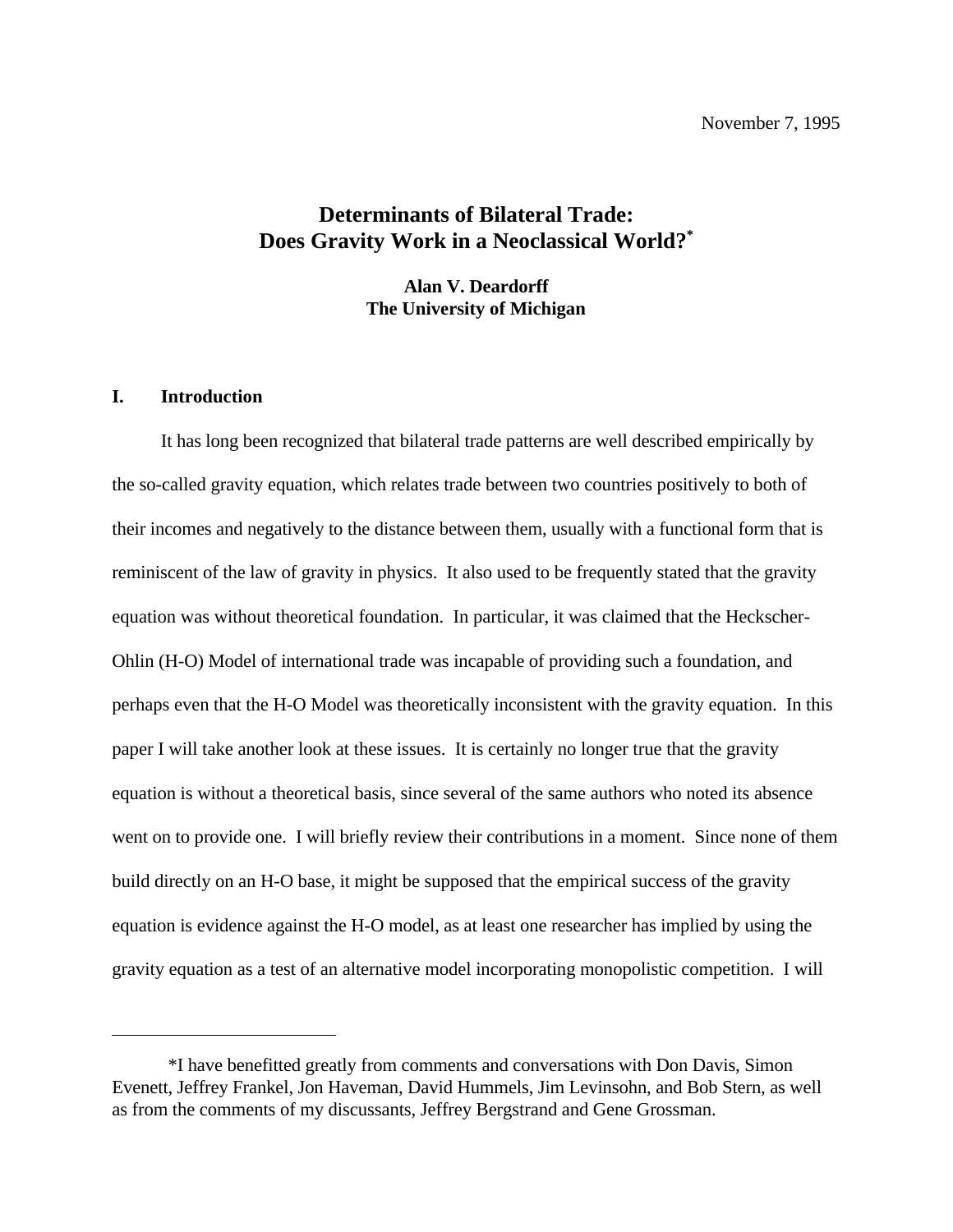argue however that the H-O model, at least in some of the equilibria that it permits, admits easily of interpretations that accord readily with the gravity equation. At the same time, developing these interpretations can yield additional insights about why bilateral trade patterns in some cases depart from the gravity equation as well.

There are two keys to these results, which once stated may make the rest of the paper obvious to those well-schooled in trade theory. The two keys open doors to two different cases of H-O model equilibria, one with frictionless trade and one without.

With frictionless trade -- that is, literally zero barriers to trade of all sorts, including both tariffs and transport costs -- the key is that trade is just as cheap, and therefore no less likely, than domestic transactions. Therefore, instead of thinking as we normally do of countries first satisfying demands out of domestic supply and then importing only what is left, we should think of demanders as being indifferent among all equally priced sources of supply, both domestic and foreign. Suppliers likewise should not care about to whom they sell. The H-O model (and other models based solely on comparative advantage and perfect competition) is usually examined only for its implications for net trade, and we then jump to the conclusion that gross trade flows are equal to net. But with no trade impediments, there is no reason for trade to be this small. If instead we allow markets to be settled randomly among all possibilities among which producers and consumers are indifferent, then trade flows will generally be larger and will fall naturally into a gravity-equation configuration, in a frictionless form without a role for distance. With identical preferences across countries, this configuration is particularly simple. With non-identical preferences it is a bit more complex, but it is also more instructive.

- 2 -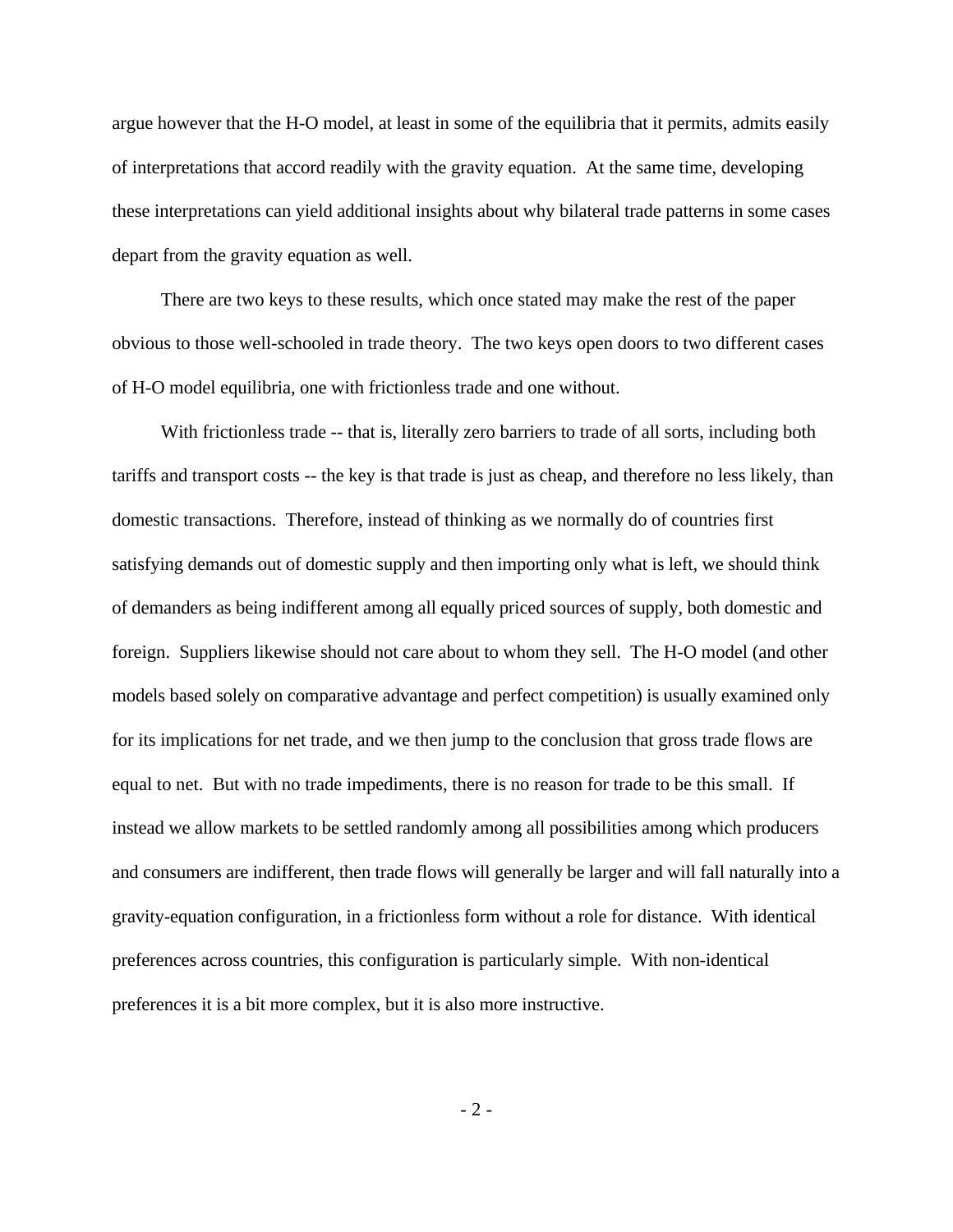The other key is to the case of trade in the presence of trade impediments. If there exist positive impediments to all trade flows, however small, then the H-O model cannot have factor price equalization (FPE) between any two countries that trade with each other. For if they did have FPE, then their prices of all goods would be identical and neither could overcome the positive barrier on its exports to the other. Since we do observe trade between every pair of countries that we care about, it follows that the H-O equilibria we look at with impeded trade should be ones without FPE between any pair of countries. If we assume also that the number of goods in the world is extremely large compared to the number of factors, it will be true that for almost all goods only one country will be the least-cost producer. With trade barriers this does not imply complete specialization by countries in largely different goods, but it makes such a case more plausible than might have been thought otherwise. In any case, motivated by this observation, I will study bilateral impeded trade under the assumption that each good is produced by only one country. With that assumption, bilateral trade patterns in the H-O model are essentially the same as in other models with differentiated products, and it is no surprise that the gravity equation emerges once again. My contribution here will be to derive bilateral trade in terms of incomes and trade barriers in a form that may be more readily interpretable than has been seen before.

None of this should be very surprising, although I admit that this is much clearer to me now than it was when I started thinking about it. All that the gravity equation says, after all, aside from its particular functional form, is that bilateral trade should be positively related to the two countries' incomes and negatively related to the distance between them. Transport costs would surely yield the latter in just about any sensible model. And the dependence on incomes would

- 3 -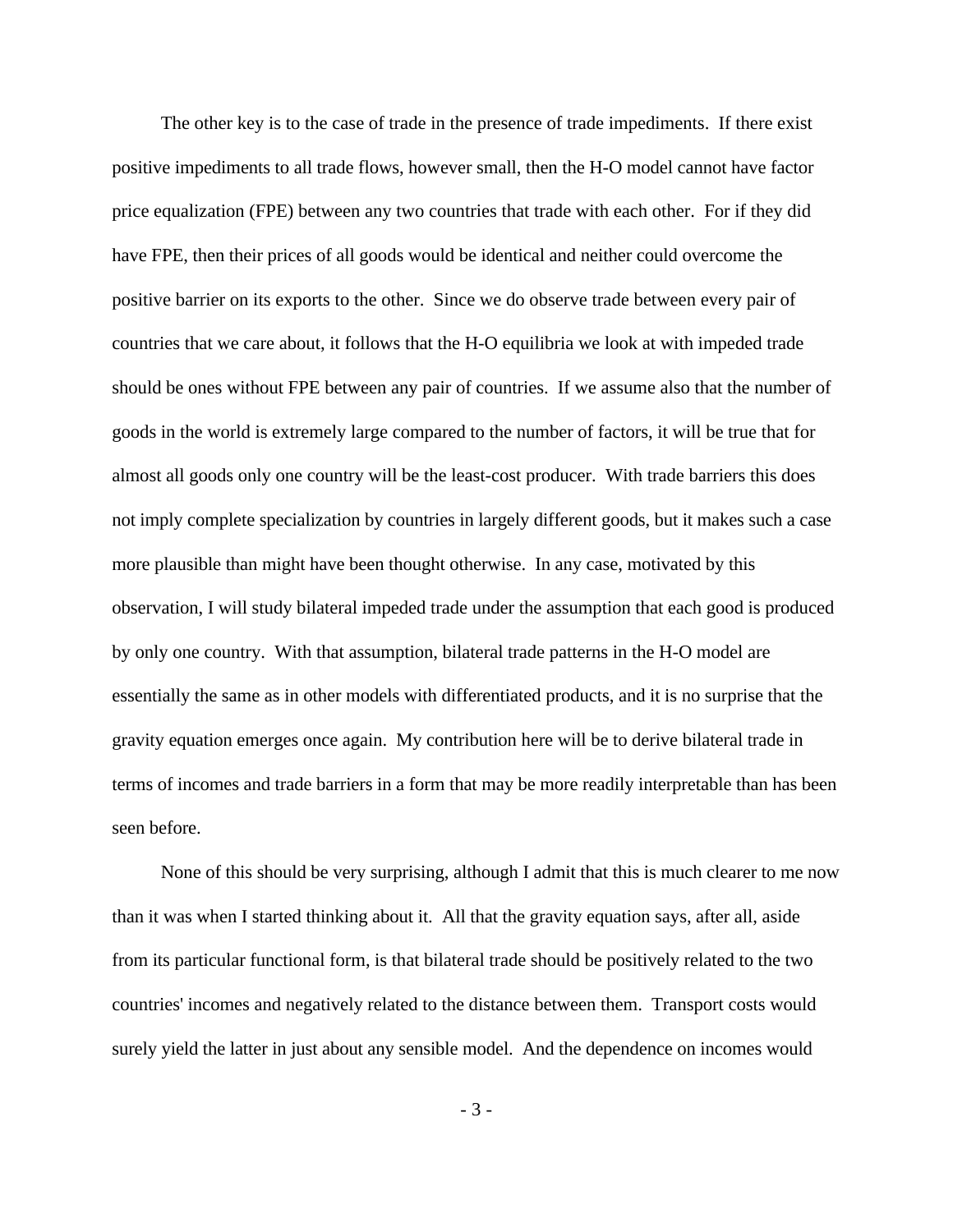also be hard to avoid. The size of a country obviously puts an upper limit on the amount that it can trade (unless it simply re-exports, which one normally excludes), so that small countries necessarily trade little. For income not to be positively related to trade, it would therefore have to be true also that large countries trade very little, at least on average. Therefore, the smaller are the smallest countries, the less must all countries trade in order to avoid getting a positive relationship between size and trade. Looked at in that way, it would therefore be very surprising if some positive relationship between bilateral trade and national incomes did not also emerge from just about any sensible trade model. The H-O model has some quirky features, but in this respect, at least, it turns out to be sensible.

As for the functional form, a simple version of the gravity equation — what I will call the standard gravity equation — is typically specified as

$$
T_{ij} = A \frac{Y_i Y_j}{D_{ij}} \tag{1}
$$

where  $T_{ii}$  is the value of exports from country *i* to country *j*, the *Y*'s are their respective national incomes,  $D_{ij}$  is a measure of the distance between them<sup>1</sup>, and *A* is a constant of proportionality. While this particular multiplicative functional form may not be obvious, the easiest alternative of a linear equation clearly would not do, for trade between two countries must surely go to zero as

<sup>&</sup>lt;sup>1</sup>Clearly this measure should not go to zero for adjacent countries, or  $(1)$  would yield infinite trade between them. Empirical work typically uses distance between national capitols. For theoretical purposes below, it is convenient to use a measure that starts at one (such as one plus distance) to accommodate transactions of a country with itself.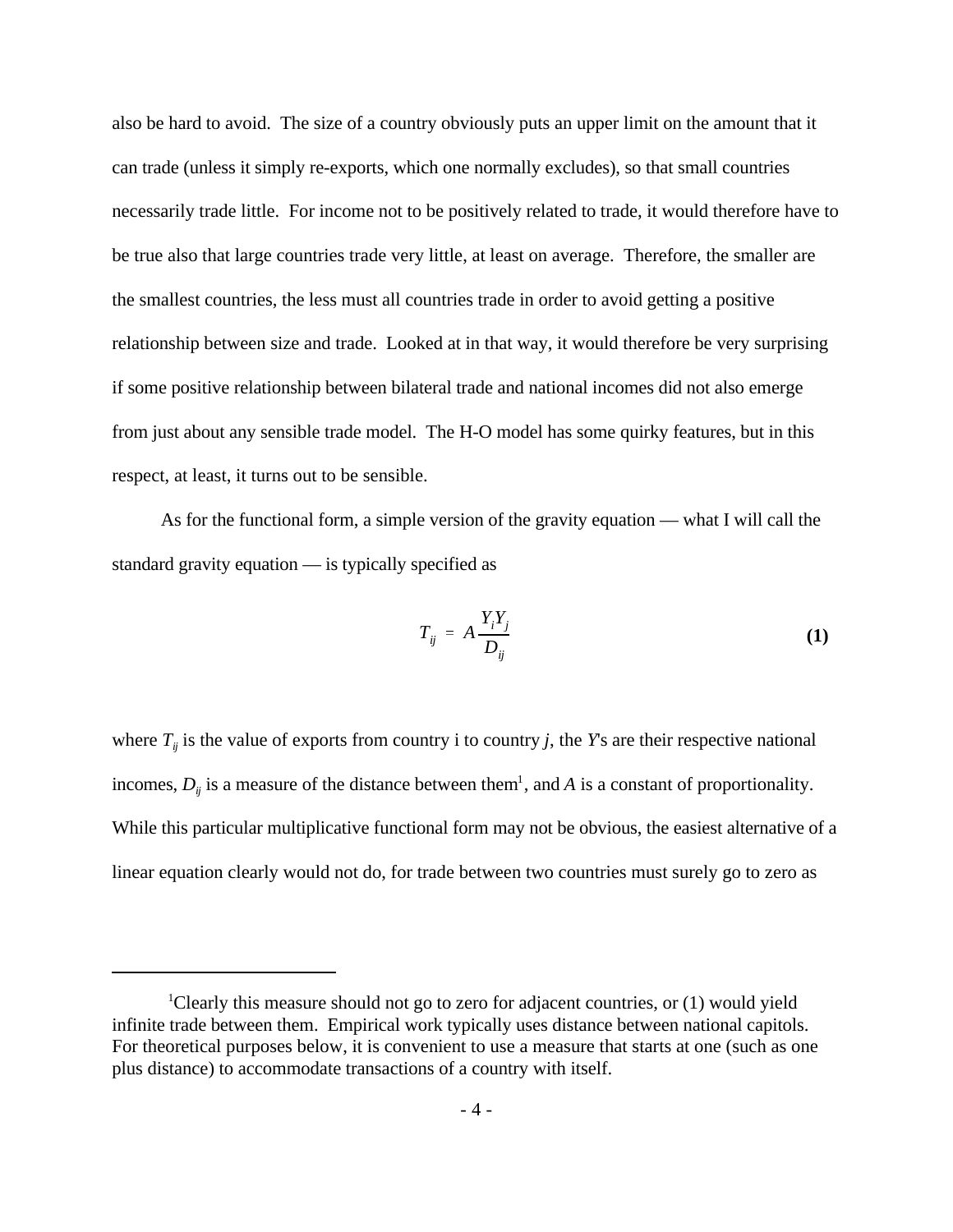the size of either goes to zero. None of this constitutes a derivation of the gravity equation, of course, but it does suggest why one would expect something like it to hold in any plausible model.

I turn now to a brief review of the literature in Section II, followed by the two cases just mentioned: frictionless trade in Section III and impeded trade in Section IV.

## **II. Theoretical Foundations for the Gravity Equation**

As has been noted many times, the gravity equation for describing trade flows first appeared in the empirical literature without much serious attempt to justify it theoretically. Tinbergen (1962) and Pöyhönen (1963) did the first econometric studies of trade flows based on the gravity equation, for which they gave only intuitive justification. Linnemann (1966) added more variables and went further toward a theoretical justification in terms of a Walrasian general equilibrium system, but the Walrasian model tends to include too many explanatory variables for each trade flow to be easily reduced to the gravity equation. Leamer and Stern (1970) followed Savage and Deutsch (1960) in deriving it from a probability model of transactions. Their approach was very similar to what I will suggest below, but they applied it only to trade, not to all transactions, and they did not make any explicit connection with the H-O model. Leamer (1974) used both the gravity equation and the H-O model to motivate explanatory variables in a regression analysis of trade flows, but he did not integrate the two approaches theoretically.

These contributions were followed by several more formal attempts to derive the gravity equation from models that assumed product differentiation. Anderson (1979) was the first to do so, first assuming Cobb-Douglas preferences and then, in an appendix, CES preferences. In both cases he made what today would be called the Armington Assumption, that products were

- 5 -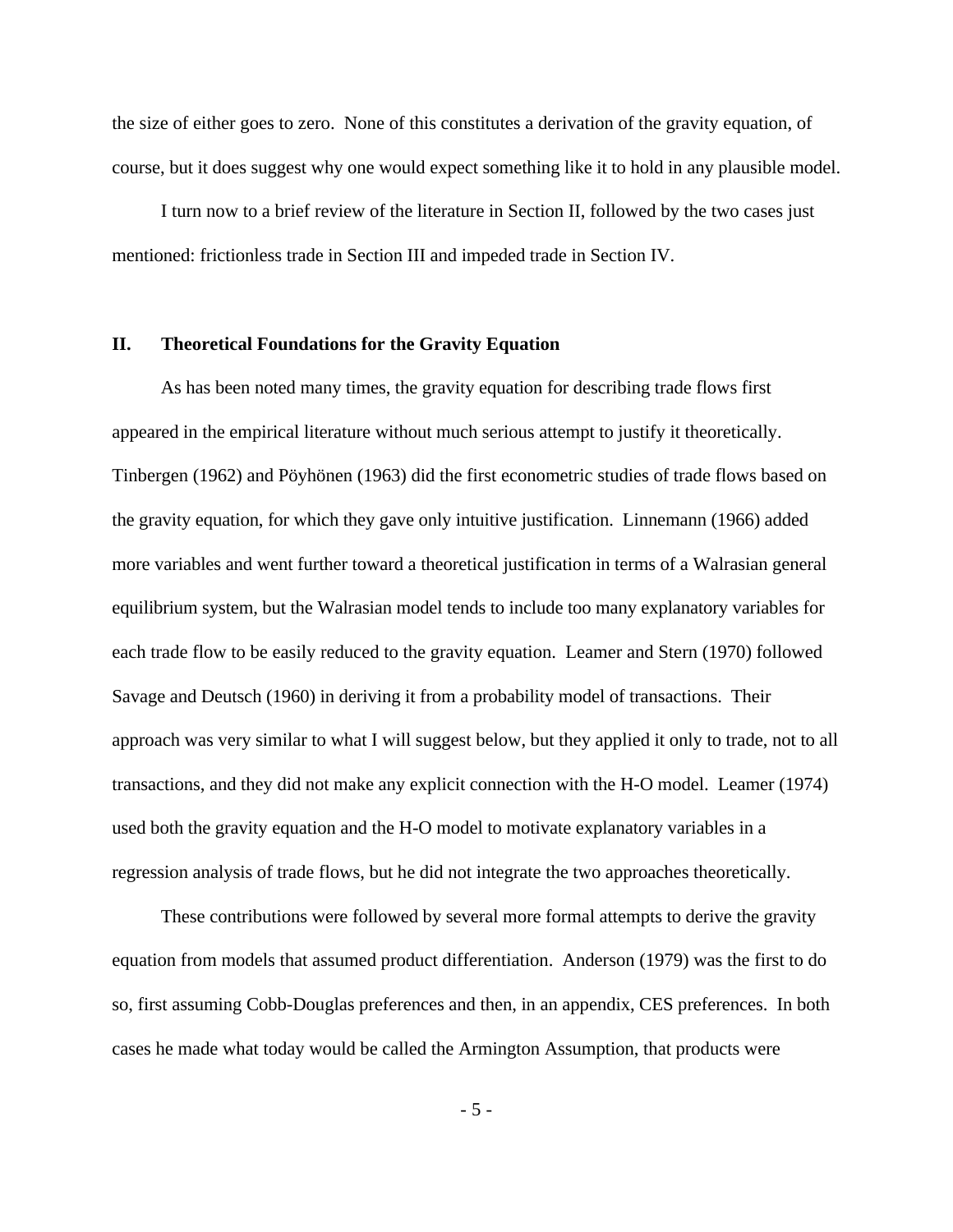differentiated by country of origin. His framework was in fact very similar to what I will examine here with impeded trade, although I motivate the differentiation among products, as already noted, by the H-O model's case of non-FPE and specialization rather than by the Armington Assumption. Anderson modeled preferences over only traded goods, while I will assume for simplicity that they hold over all goods. Anderson's primary concern was to examine the econometric properties of the resulting equations, rather than to extract easily interpretable theoretical implications as I seek here.

Finally, Jeffrey Bergstrand has explored the theoretical determination of bilateral trade in a series of papers. In Bergstrand (1985) he, like Anderson, used CES preferences over Armingtondifferentiated goods to derive a reduced form equation for bilateral trade involving price indices. Using GDP deflators to approximate these price indices, he estimated his system in order to test his assumptions of product differentiation. For richness his CES preferences were also nested, with a different elasticity of substitution among imports than between imports and domestic goods. His empirical estimates supported the assumption that goods were not perfect substitutes and that imports were closer substitutes for each other than for domestic goods.

In Bergstrand (1989, 1990) he departed even further from the H-O model by assuming Dixit-Stiglitz (1977) monopolistic competition, and therefore product differentiation among firms rather than among countries. This was imbedded however in a two sector economy in which each monopolistically competitive sector had different factor proportions, thus being a hybrid of the perfectly competitive H-O model and the one-sector monopolistically competitive model of Krugman (1979). In the first paper, Bergstrand used this framework to derive yet again a version of the gravity equation, and in the second he examined bilateral intra-industry trade.

- 6 -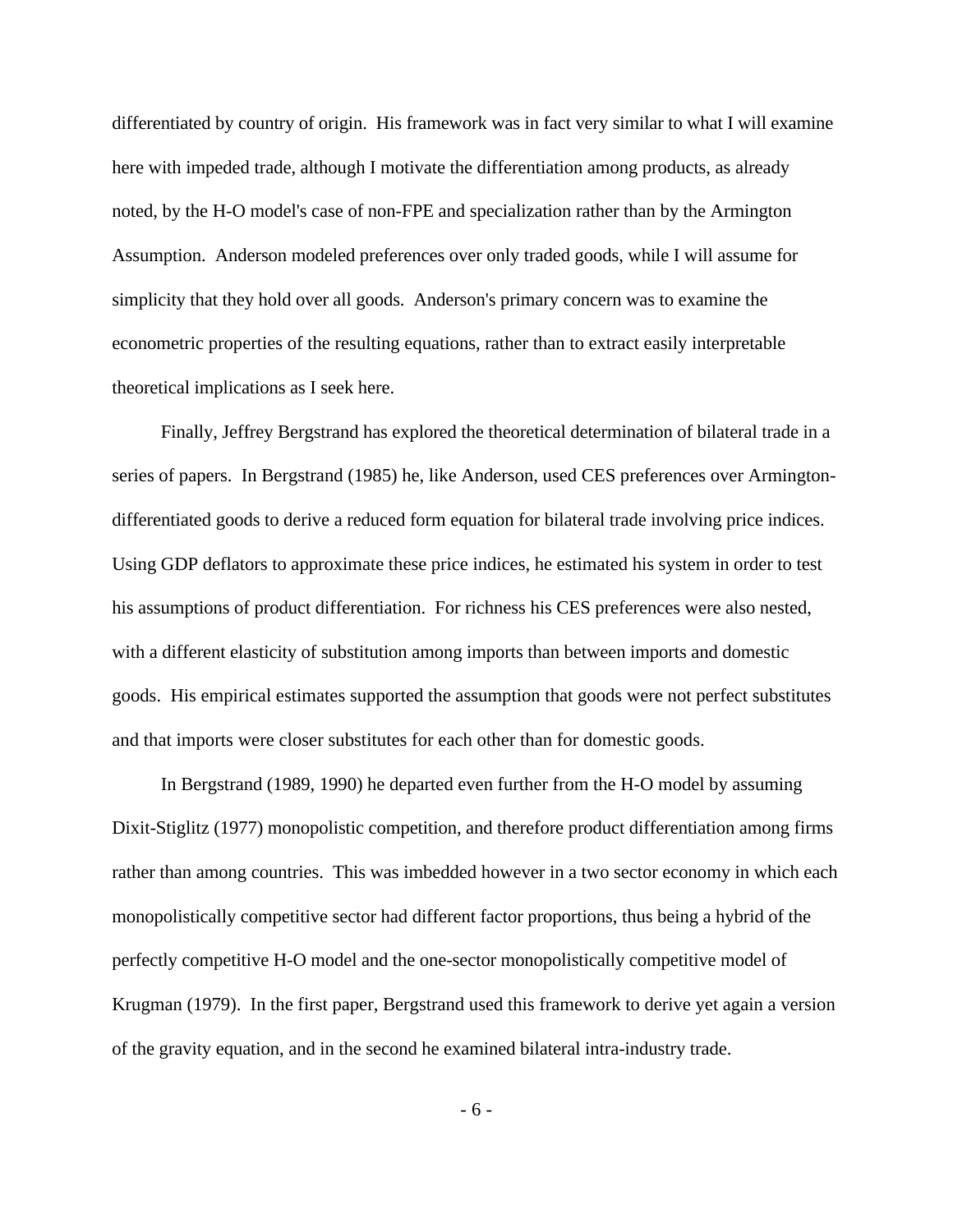Bergstrand's later work therefore serves to bring together the earlier Armington-based approaches to deriving the gravity equation with a second strand of literature in which gravity equations were derived from simple monopolistic competition models. Almost from the start of the New Trade Theory's attention to such models, it was recognized that they provided an immediate and simple justification for the gravity equation.<sup>2</sup> Indeed, Helpman (1987) used this correspondence between the gravity equation and the monopolistic competition model as the basis for an empirical test of the latter. That is, he interpreted the close fit of the gravity equation with bilateral data on trade as supportive empirical evidence for the monopolistic competition model. For this to be correct, of course, it would need to be true, as Helpman apparently believed, that the gravity equation does not also arise from other models. He remarked (p. 63) that "The factor proportions theory contributes very little to our understanding of the determination of the volume of trade in the world economy, or the volume of trade within groups of countries," and he went on to demonstrate geometrically that the volume of trade under FPE in the  $2x2x2$  H-O model is independent of country sizes.<sup>3</sup> Helpman was, I would like to think, in good company. No less an authority than Deardorff (1984, pp. 500-504) noted several of the empirical regularities that are

<sup>&</sup>lt;sup>2</sup>One such was apparently Krugman (1980), cited in Helpman (1987).

<sup>&</sup>lt;sup>3</sup>This argument appeared first in Helpman and Krugman (1984). I would argue that Helpman's locus for comparisons, which are along straight lines parallel to the diagonal of a Dixit-Norman-Helpman-Krugman factor allocation rectangle, is inappropriate. Along these straight lines, the differences in relative factor endowments of the two countries also change, becoming more pronounced (and leading to greater trade) at the same time that countries are becoming more different in size (leading to less trade). A better comparison would have been along a locus for which the percentage difference in factor endowment ratios remains constant. This would be a curve bowed out from the diagonal of the box, and along this curve the trade volume would be largest where country incomes are equal, just as in the gravity equation.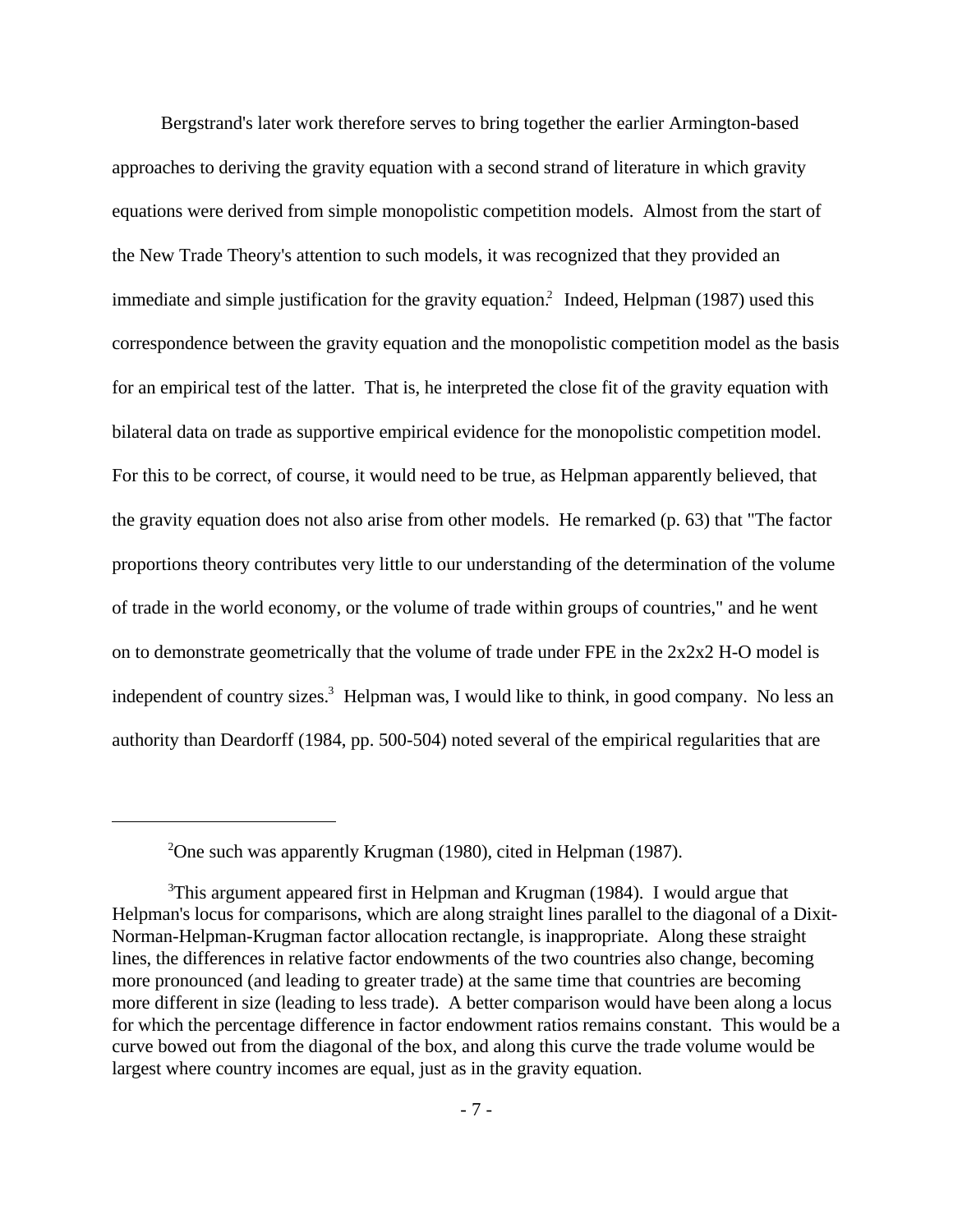captured in the gravity equation and pronounced them paradoxes, inconsistent with, or at least not explainable by, the H-O Model.

Helpman applied his test to data on trade of the OECD countries, where most would agree that monopolistic competition is plausibly present. Hummels and Levinsohn (1995) decided to attempt a sort of negative test of the same proposition by looking for the same relationship in the trade among a much wider variety of countries, including ones where monopolistic competition is less plausibly a factor. To their surprise, they found that the test worked just as well for that group of countries, thus leading one to suspect that perhaps the relationship represented by the gravity equation is more ubiquitous, and not unique to the monopolistic competition model. It might be thought that the work by Anderson and Bergstrand cited above would have already suggested this, since they derived gravity equations from a variety of models other than the monopolistic one that Bergstrand eventually incorporated into his analysis. But in fact the versions of the gravity equation that Anderson and Bergstrand obtained were somewhat complex and opaque, and it was not obvious that they would lead to the success of the very simple gravity equation tested by Helpman.

My point in this paper, of course, is that one can get essentially this same simple gravity equation from the H-O model properly considered, both with frictionless and with impeded trade. This does not mean that the empirical success of the gravity model lends support to the H-O model, any more than it does to the monopolistic competition model. For reasons I have already indicated, I suspect that just about any plausible model of trade would yield something very like the gravity equation, whose empirical success is therefore not evidence of anything, but just a fact of life.

- 8 -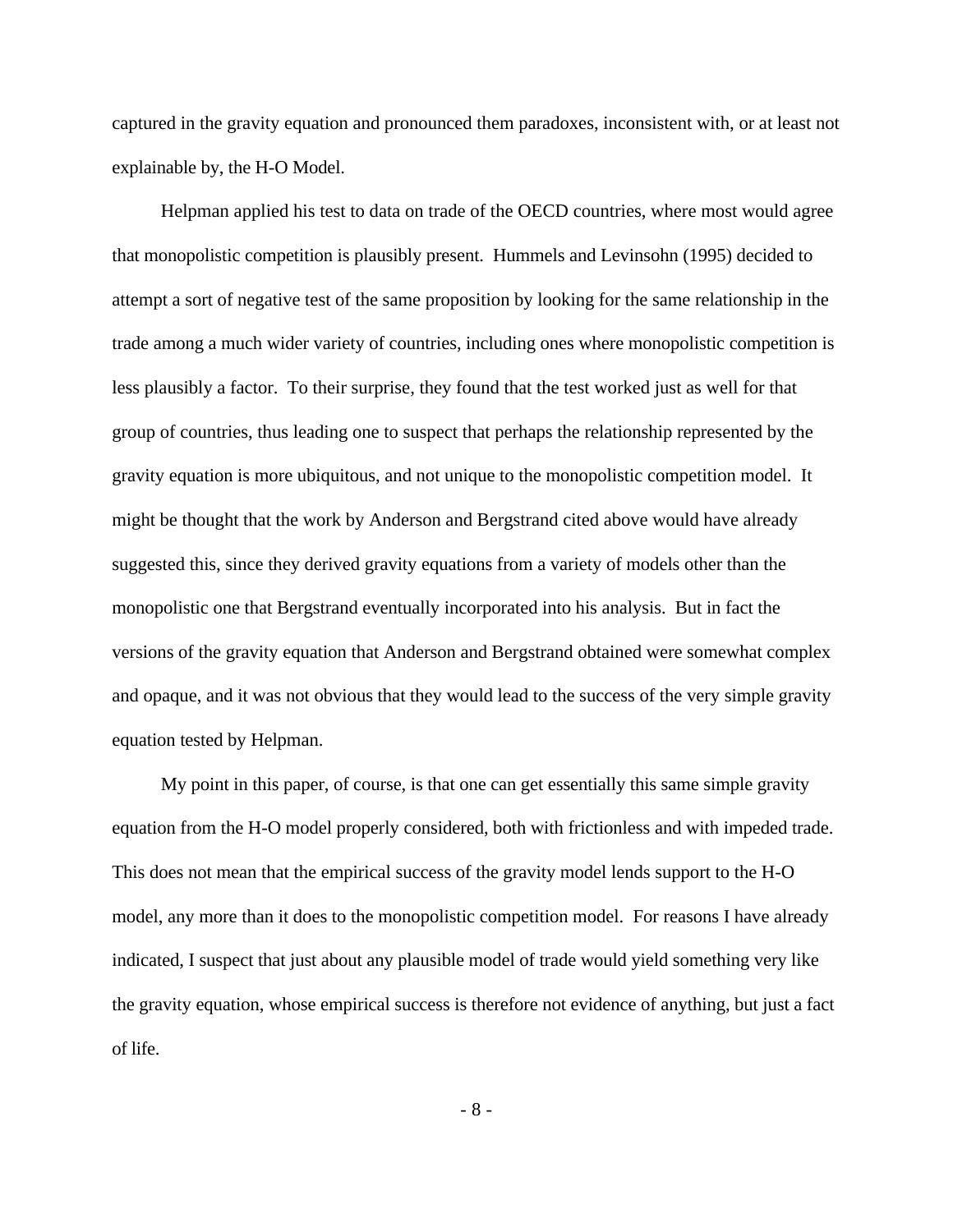## **III. Frictionless Trade**

Consider now an H-O model with any numbers of goods and factors. In fact, for most of what I will say in this section, $\alpha$  the argument is more general and could apply to any perfectly competitive trade model with homogenous products, including a Ricardian model, a specificfactors model<sup>5</sup>, a model with arbitrary differences in technology, and so forth. For this model, consider a frictionless trade equilibrium — that is, an equilibrium with zero transport costs and no other impediments to trade — with each country a net exporter of some goods to the world market and a net importer of others. This equilibrium need not be unique, as it will not be in the H-O model with FPE and more goods than factors. If the model is H-O, then there may be FPE among some or all countries, but there need not be. We need merely have some vectors of production, consumption, and therefore net trade in each country that are consistent with maximization by perfectly competitive producers and consumers in all countries, facing the same prices (due to frictionless trade) for all goods, and such that world markets clear.

It is customary to note that patterns of bilateral trade are not determined in such a model, and indeed they are not. But the reason for this indeterminacy is itself important: both producers and consumers are indifferent, under the assumption of frictionless trade and homogeneous products, among the many possible destinations for their sales and sources for their purchases.

<sup>&</sup>lt;sup>4</sup>The only exception is the penultimate paragraph of this section, where bilateral trade is related to per capita incomes using an assumption about preferences and factor intensities of goods.

 ${}^{5}$ Of course the specific-factors model is just a special case of the H-O model with many goods and factors.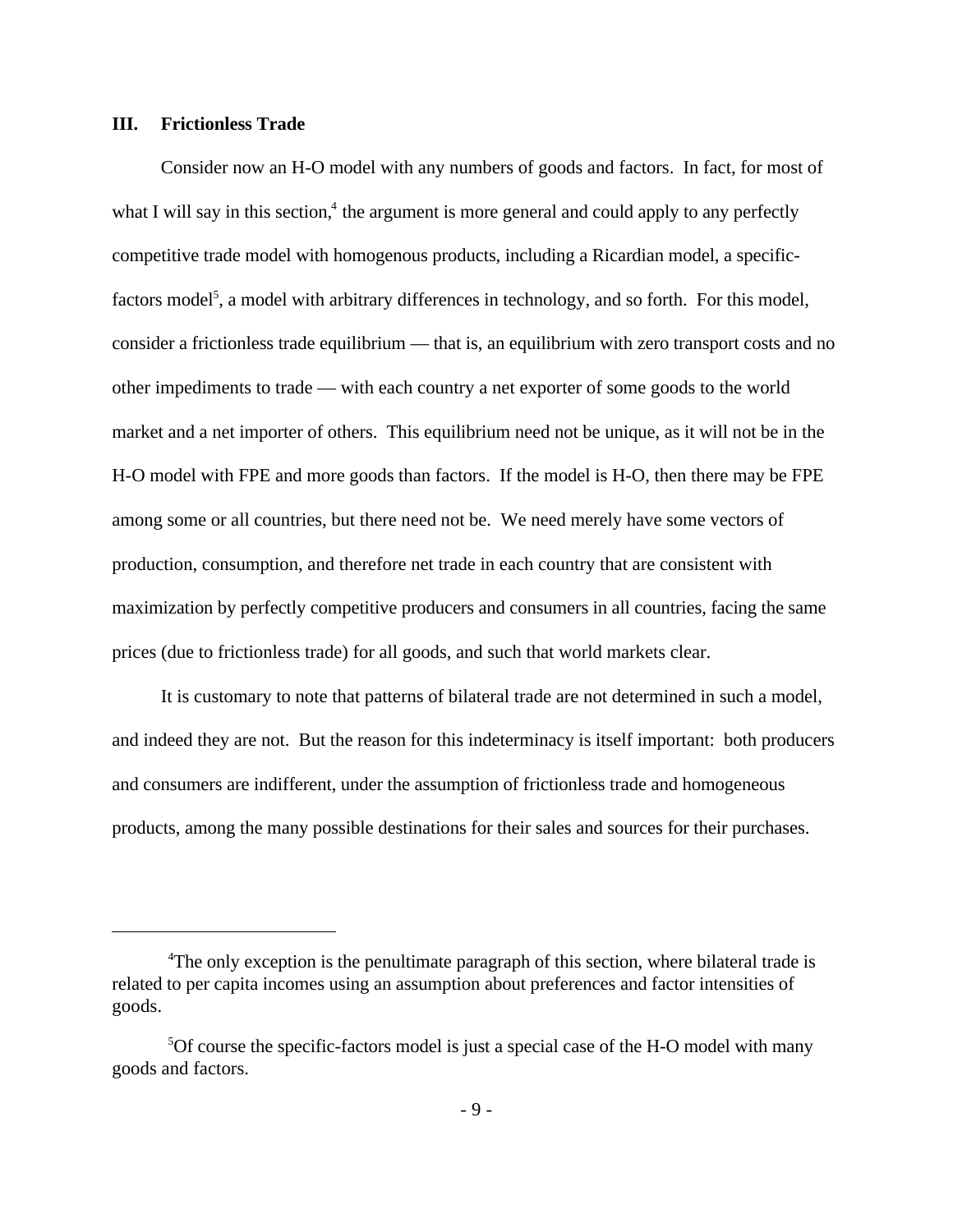Therefore, while it is true that a wide variety of outcomes is possible, we can get an idea of the average outcome by just allowing choices among indifferent outcomes to be made randomly.

Thus, having already found the equilibrium levels of production and consumption, let the actual transactions be determined as follows: producers each industry put their outputs into a world pool for their industry; consumers then choose randomly their desired levels of consumption from these pools. If consumers draw from these pools in small increments, then the Law of Large Numbers will allow us to predict quite accurately what their total choices will be by using expected values. In general, these expected values will be appropriate averages of the wide variety of outcomes that are in fact possible in the model.

## *Homothetic Preferences*

so that country *j*'s consumption of good *k* is  $c_{jk} = \beta_k Y_j / p_k$ . Drawing randomly from the world pool of good *k*, to which country *i* has contributed the fraction  $\gamma_{ik} = x_{ik} / \sum_{h} x_{hk}$ , country *j*'s purchases of good *k* from country *i* will be  $c_{ijk} = \gamma_{ik} \beta_k Y_j / p_k$ . Let  $x_k^{\nu} = \sum_i x_{ik}$  be world output of good *k*. All of this works extremely simply if preferences of consumers everywhere are identical and homothetic, which I will now assume as a first case. Let  $x_i$  be country *i*'s vector of production and  $c_i$  its vector of consumption in a frictionless trade equilibrium with world price vector  $p^6$ . It's income is therefore  $Y_i = p'x_i = p'c_i$ , where I also assume balanced trade so that expenditure equals income. Now consider the value of exports from country *i* to country *j*,  $T_{ij}$ . With identical, homothetic preferences all countries will spend the same fraction,  $\beta_k$ , of their incomes on good *k*, Note that, with identical fractions of income being spent on good *k* by all countries, that fraction

 $6$ All vectors are column vectors unless transposed with a prime,  $\dot{\phantom{a}}$ .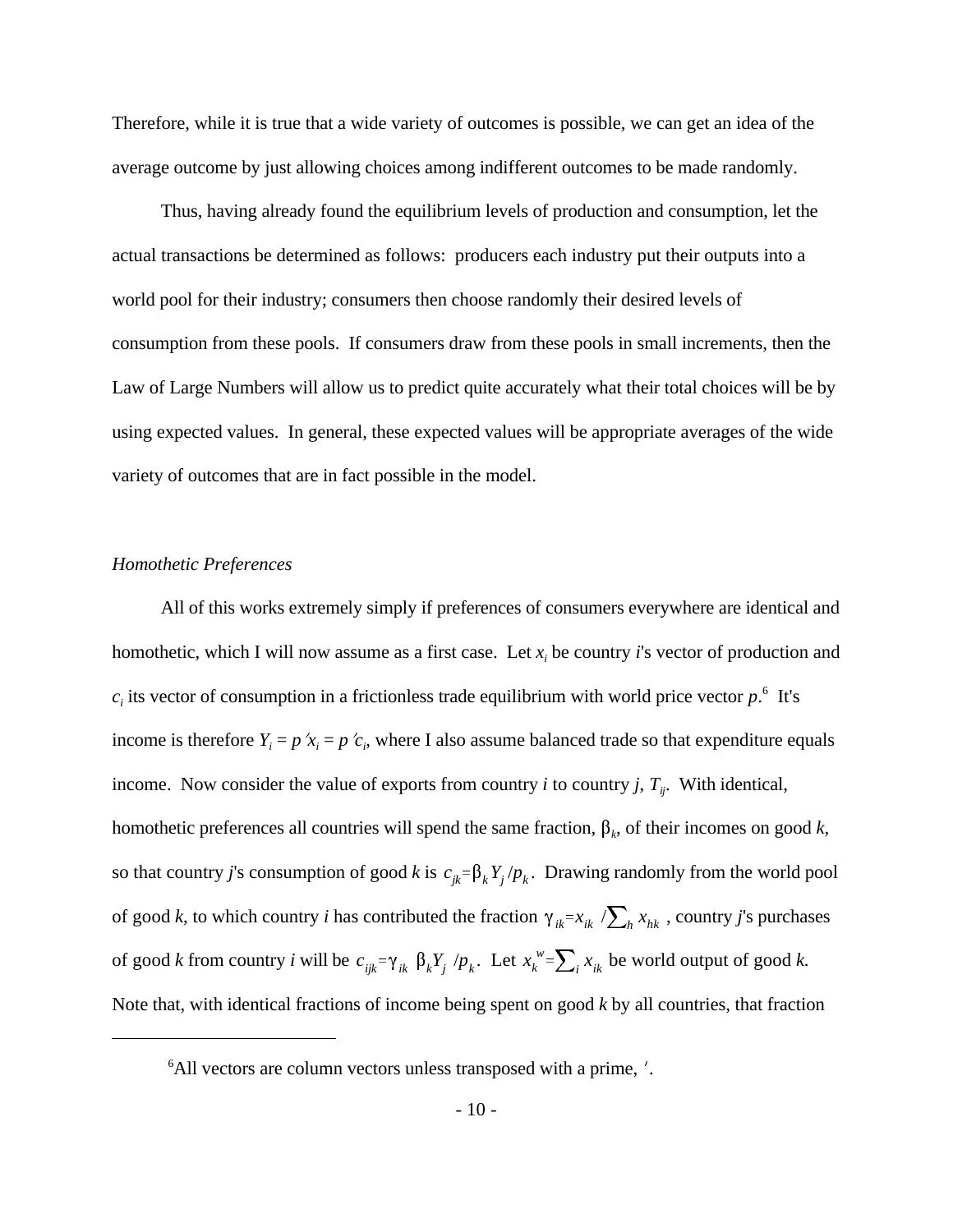*must also equal the share of good <i>k* in world income,  $Y^w$ :  $\beta_k = p_k x_k^{w} / Y^w$ . The value of *j*'s total imports from *i* is therefore

$$
T_{ij} = \sum_{k} p_{k} c_{ijk} = \sum_{k} \gamma_{ik} \beta_{k} Y_{j}
$$
  

$$
= \sum_{k} \frac{x_{ik}}{x_{k}^{w}} \frac{p_{k} x_{k}^{w}}{Y^{w}} Y_{j} = \sum_{k} p_{k} x_{ik} \frac{Y_{j}}{Y^{w}}
$$
  

$$
= \frac{Y_{i} Y_{j}}{Y^{w}}
$$
 (2)

equation than (1) emerges immediately, with constant of proportionality  $A = 1/Y^w$ . Distance, of Thus with identical, homothetic preferences and frictionless trade, an even simpler gravity course, plays no role here since there are no transport costs, and I will call (2) the simple frictionless gravity equation. To get this, all that is needed is to resolve the indeterminacy of who buys from whom by making that decision randomly.

## *Arbitrary Preferences*

does not work. Let  $\beta_{ik}$  now be the share of its income that country *i* spends on good *k* in the equilibrium, and also let  $\alpha_{ik}$  be the share of country *i*'s income that it derives from producing good *k*. The first and second equalities of (2) still hold, but with  $\beta_k$  replaced by  $\beta_{ik}$ . The value of *world output of good <i>k* is  $p_k x_k^{\{w\}} = \sum_i \alpha_{ik} Y_i$ , and therefore the fraction of world output of good *k* that is produced by country *i* is  $\gamma_{ik} = \alpha_{ik} Y_i / \sum_h \alpha_{hk} Y_h$ . Country *j*, again drawing randomly from the If preferences are not identical and/or not homothetic, then the equilibrium may have each country spending a different share of its income on each good, and the simple derivation above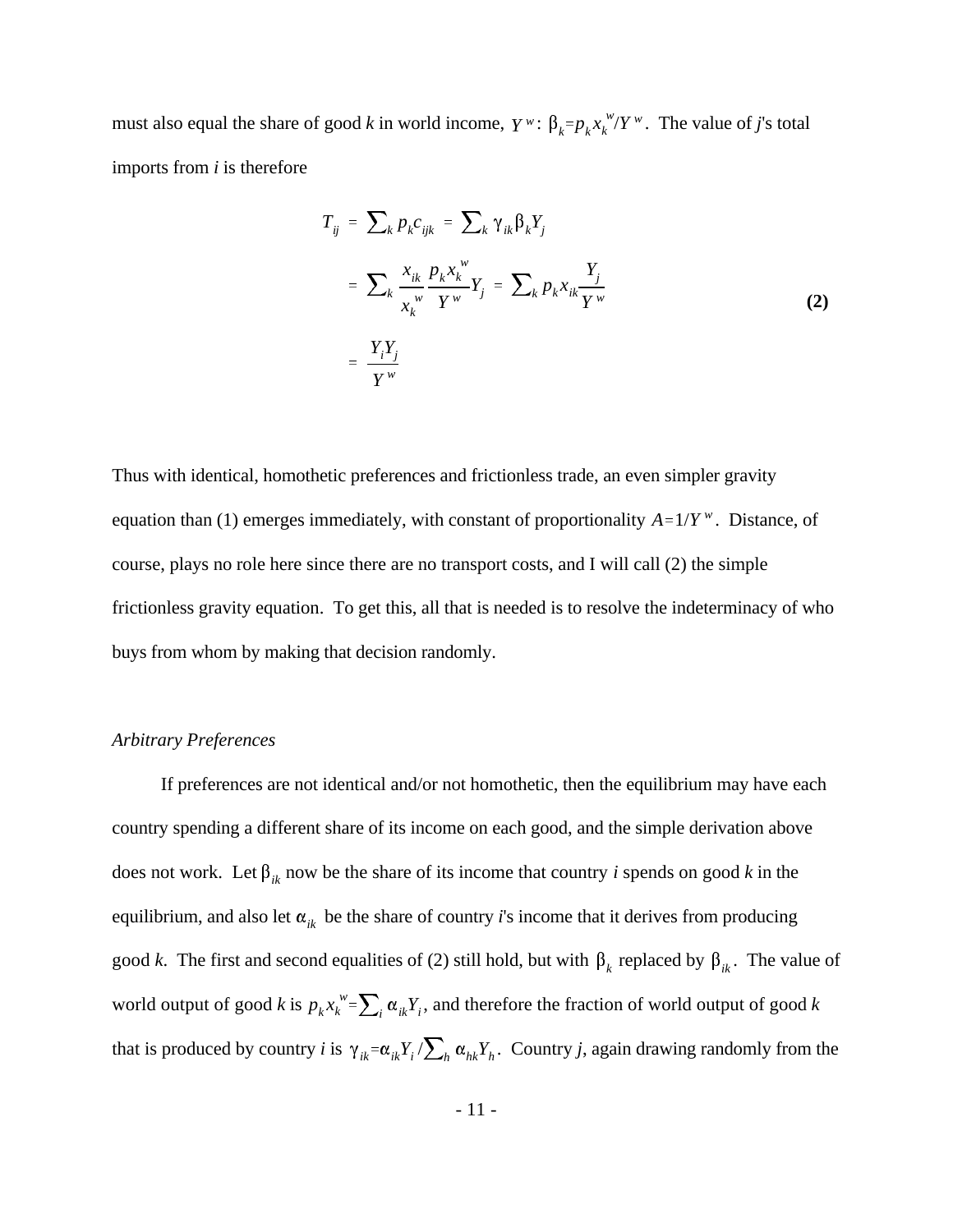pool for good *k* an amount equal to its demand  $\beta_{jk}Y_j$ , it will get that fraction from country *i*. Thus the value of sales by country *i* to country *j* of good *k* will be

$$
T_{ijk} = \frac{\alpha_{ik} Y_i}{\sum_h \alpha_{hk} Y_h} \beta_{jk} Y_j
$$
 (3)

Summing across goods *k*, we get

$$
T_{ij} = \sum_{k} T_{ijk} = \sum_{k} \frac{\alpha_{ik} Y_i}{\sum_{h} \alpha_{hk} Y_h} \beta_{jk} Y_j = Y_i Y_j \sum_{k} \frac{\alpha_{ik} \beta_{jk}}{P_k x_k^w}
$$
(4)

This is not the gravity equation, since the summation could be quite different for different values of *i* and *j*. As an extreme example, if country *i* happens to specialize completely in a good that country *j* does not demand at all, then  $T_{ij}$  will be zero regardless of  $Y_i$  and  $Y_j$ .

exporters produce and that importers consume are in some sense unrelated. Let  $\lambda_k = p_k x_k^{\nu} / Y^{\nu}$  be However, it is possible to simplify (4) further if one can assume that the fractions that the fraction of world income accounted for by production of good *k*. Then

$$
T_{ij} = \frac{Y_i Y_j}{Y^w} \sum_k \frac{\alpha_{ik} \beta_{jk}}{\lambda_k}
$$
 (5)

Clearly, since each country's good-shares of both production ( $\alpha_{ik}$ ) and consumption ( $\beta_{jk}$ ) sum to goods in the same proportions as the world ( $\alpha_{ik} = \lambda_k$ ) or if the importer consumes goods in the same proportion as the world ( $\beta_{jk} = \lambda_k$ , as was true in the case of identical, homothetic one, this will reduce to the simple frictionless gravity equation (2) if either the exporter produces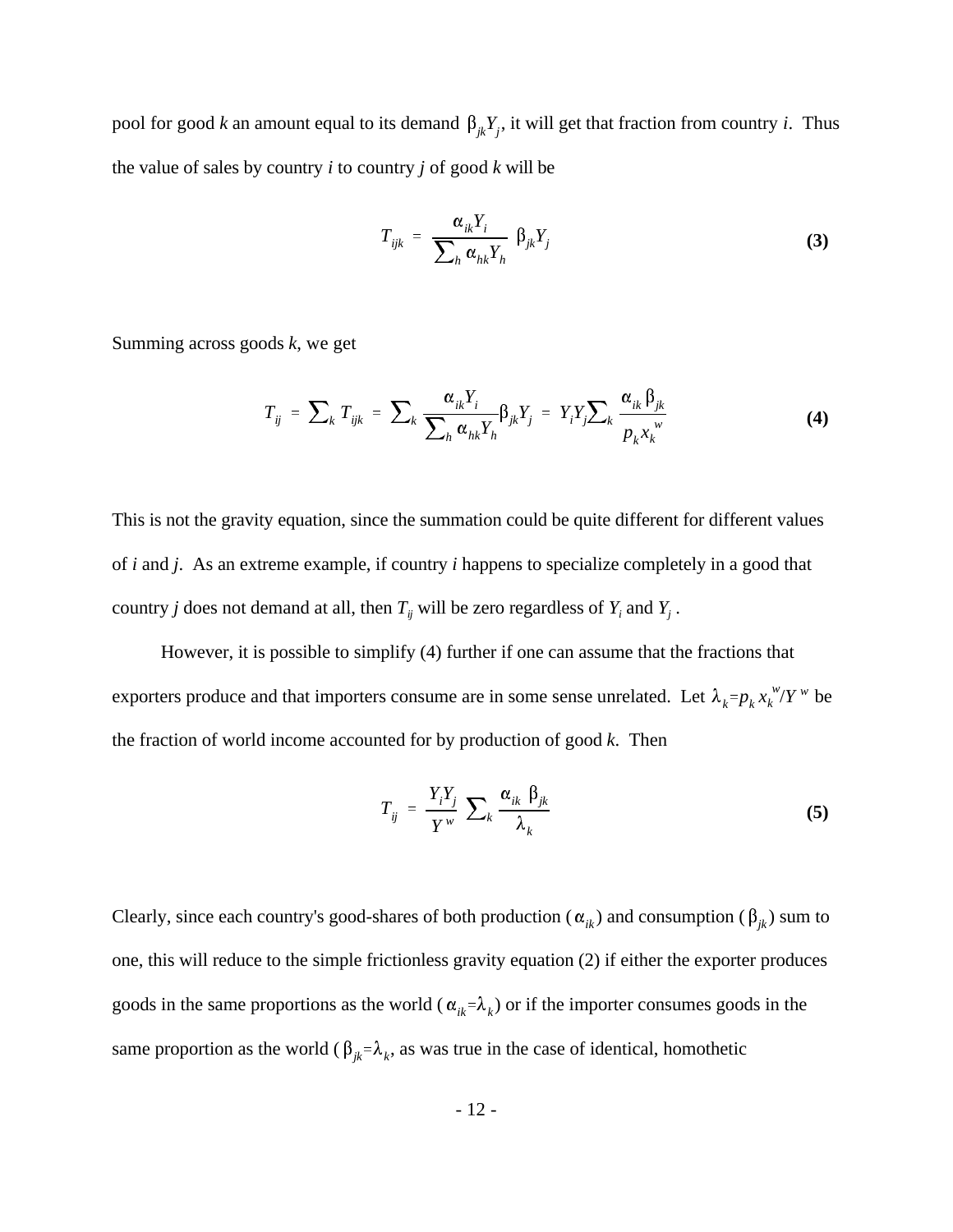preferences), but not in general. If the  $\lambda_k$  were equal for all *k*, thus each being  $1/n$  where *n* is the number of goods, we would also get back to (2) if  $\alpha_{ik}$  and  $\beta_{jk}$  were uncorrelated. With goods weighted basis, using the  $\lambda_k$  as weights. having unequal shares of the world market, we can still get this if we define correlations on a

That is, let

$$
\tilde{\alpha}_{ik} = \frac{\alpha_{ik} - \lambda_k}{\lambda_k} , \qquad \tilde{\beta}_{jk} = \frac{\beta_{jk} - \lambda_k}{\lambda_k}
$$

be the proportional deviations of country *i*'s production shares and of country *j*'s consumption shares from world averages. Then

$$
\sum_{k} \lambda_{i} \tilde{\alpha}_{ik} \; \tilde{\beta}_{jk} = \sum_{k} \frac{1}{\lambda_{k}} (\alpha_{ik} \; \beta_{jk} - \lambda_{k} \beta_{jk} - \lambda_{k} \alpha_{ik} + \lambda_{k}^{2}) = \sum_{k} \frac{\alpha_{ik} \; \beta_{jk}}{\lambda_{k}} - 1 \qquad (6)
$$

and we can rewrite (5) as

$$
T_{ij} = \frac{Y_i Y_j}{Y^w} (1 + \sum_k \lambda_k \tilde{\alpha}_{ik} \tilde{\beta}_{jk})
$$
 (7)

the sign of the weighted covariance between  $\tilde{\alpha}_{ik}$  and  $\tilde{\beta}_{jk}$ . Thus if these deviations of exporter This is the main result of this section of the paper. The sign of the summation in (7) is the same as production shares and importer consumption shares from world averages are uncorrelated, then once again the simple frictionless gravity equation (2) will hold exactly.

Perhaps more importantly, equation (7) also states simply and intuitively when two countries will trade either more or less than the amounts indicated by the simple frictionless gravity equation. If an exporter produces above average amounts of the same goods that an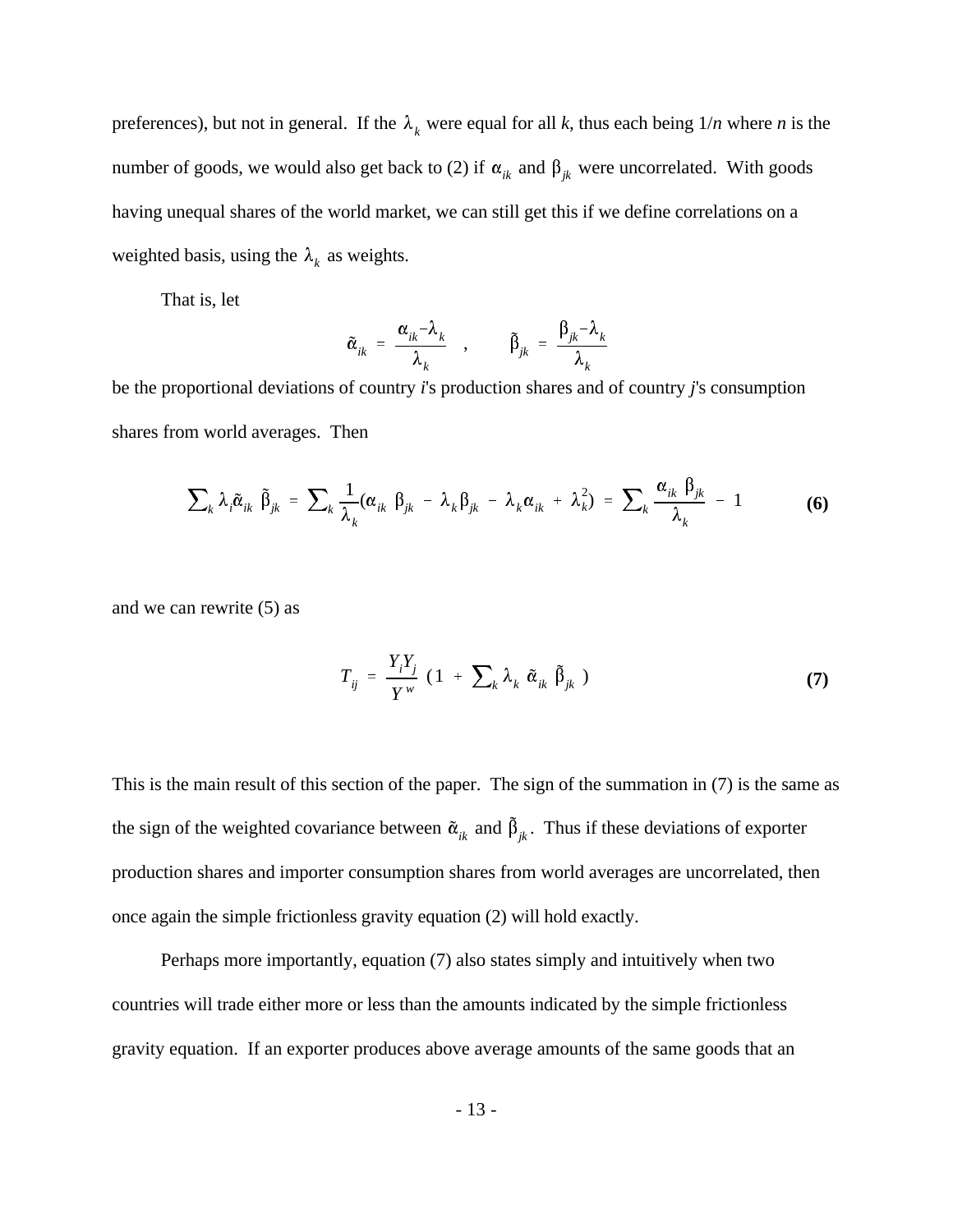importer consumes above average, then their trade will be greater than would have been explained by their incomes alone. On the other hand, if an exporter produces above average what the importer consumes below average, their trade will be unusually low. These statements presume that the simple frictionless gravity equation describes what is "usual." This is in fact the case here, since across all country pairs  $(i, j)$  the average of bilateral trade is equal to what the simple frictionless gravity equation prescribes:

$$
\sum_{ij} \left( T_{ij} - \frac{Y_i Y_j}{Y^w} \right) = \sum_{ijk} \frac{Y_i Y_j}{Y^w} \lambda_k \ \tilde{\alpha}_{ik} \ \tilde{\beta}_{jk}
$$
\n
$$
= \sum_{ik} \frac{Y_i}{Y^w} \tilde{\alpha}_{ik} \sum_j (Y_j \ \beta_{jk} - Y_j \ \lambda_k)
$$
\n
$$
= \sum_{ik} \frac{Y_i}{Y^w} \tilde{\alpha}_{ik} \left( \sum_j c_{jk} - \lambda_k Y^w \right)
$$
\n
$$
= 0
$$
\n(8)

simple frictionless gravity equation,  $Y_i Y_j / Y^w$ . If expenditure fractions differ across countries To sum up, with frictionless trade the values of bilateral trade are on average given by the because preferences are not identical and/or not homothetic, then individual bilateral trade flows will vary around this frictionless gravity value. If one country tends to overproduce what another overconsumes, then exports of the former to the latter will be above that value, and if one tends to underproduce what another overconsumes, then these exports will be below that value.

It is important for these results that sales of a country to itself,  $T_{ii}$ , be included along with international trade. In this form the gravity equation holds on average even in the special case of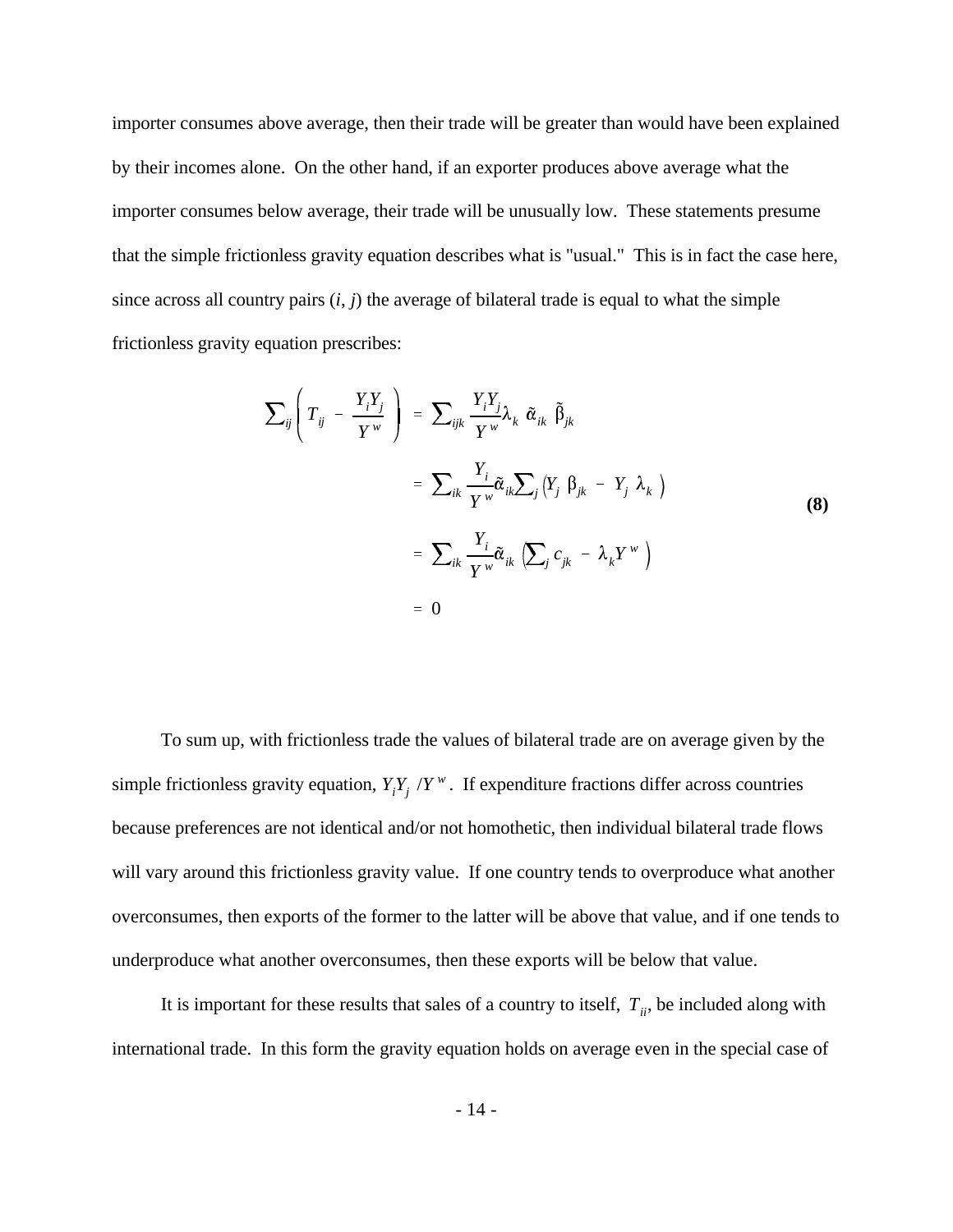countries who each demand only their own products. Their above average "exports" to themselves then offset their below average (zero) exports to each other to leave the average unaffected.

Combined with what we already know about the H-O model and what we may suspect about preferences, this also leads us loosely to a corollary that I suspect could be made more formal with additional effort. Suppose that preferences are internationally identical but not homothetic, and suppose further that high-income consumers tend to consume larger budget shares of capital-intensive goods. Then capital abundant countries will have higher than average per capita incomes and will therefore consume capital-intensive goods in disproportionate amounts. At the same time, from the H-O Theorem, they will also produce disproportionate amounts of these same goods. Therefore we would expect to find these countries trading more than average with each other and less than average with low-income labor-abundant countries. This is the same result that Markusen (1986) found in his "eclectic" model and for essentially the same reason. Although Markusen had increasing returns and monopolistic competition in his manufacturing sectors, these features served primarily to generate intraindustry trade. His volume-of-trade result was driven by a high income elasticity for capital-intensive goods.

Such a disproportionately high volume of trade among high income countries happens to accord well with trade patterns in the real world. On the other hand, under the same circumstances the theory here also predicts that labor abundant (hence poor) countries will trade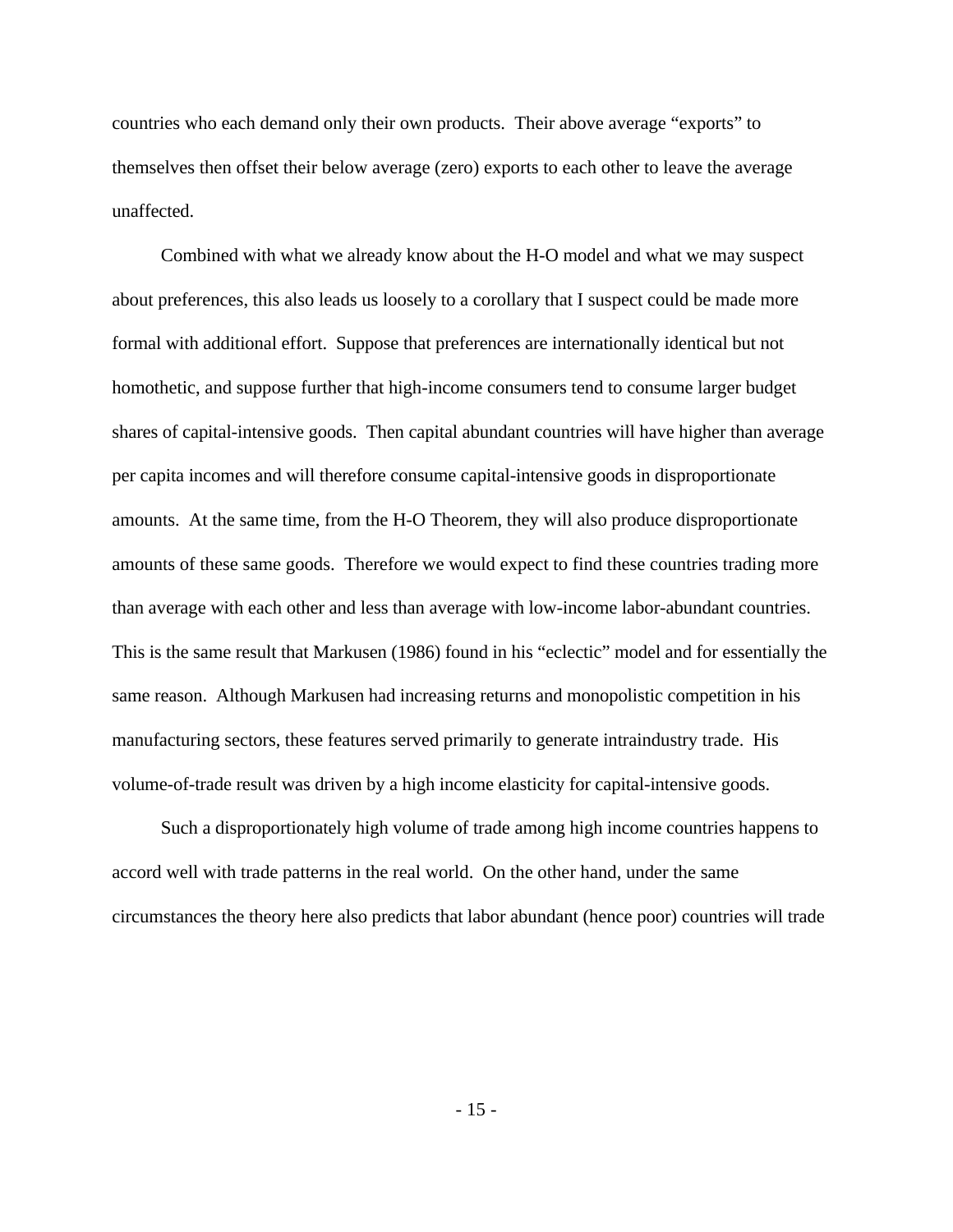disproportionately with each other as well. This is the same conclusion that Linder (1961) came to from a quite different theoretical model, but the empirical evidence in its favor is less clear.<sup>7</sup>

# **IV. Impeded Trade**

I turn now to the case of impeded trade, assuming instead that there not only exist barriers to trade, such as transport costs, but that these exist for every good. These barriers needn't be large, but I will assume them to be strictly positive on all international transactions. The case that I will consider will in addition have the property that every country produces and exports different goods. Indeed this extreme specialization is the only property that I actually need in this section — the trade barriers are incidental.<sup>8</sup> I thought briefly that this case was the only one that could arise with positive transport costs, but I now realize that my thinking was flawed. I will nonetheless try to motivate the specialization assumption along the lines of that argument, but ultimately I can only claim to be considering a special case.

As mentioned in the introduction, the H-O Model has a striking implication in the presence of strictly positive transport costs: While in general the H-O Model permits equilibria with both FPE and non-FPE among groups of countries, no two countries that have the same factor prices can trade with each other. The reason is that with identical factor prices (recall that the FPE

 $A^7$ As I understand it, Jeffrey Frankel and his co-authors have found in several studies, such as Frankel, Stein, and Wei (1994), that high-income countries trade disproportionately more than the gravity equation would suggest with all trading partners and not just among themselves, while low income countries trade less.

 ${}^8$ Thus the results in this section would also obtain in an H-O model with frictionless trade if factor endowments differed sufficiently to yield such specialization, as well as in a Ricardian model with specialization. They would also hold in any Armington model and any monopolisticcompetition model, in both of which product differentiation in effect implies specialization.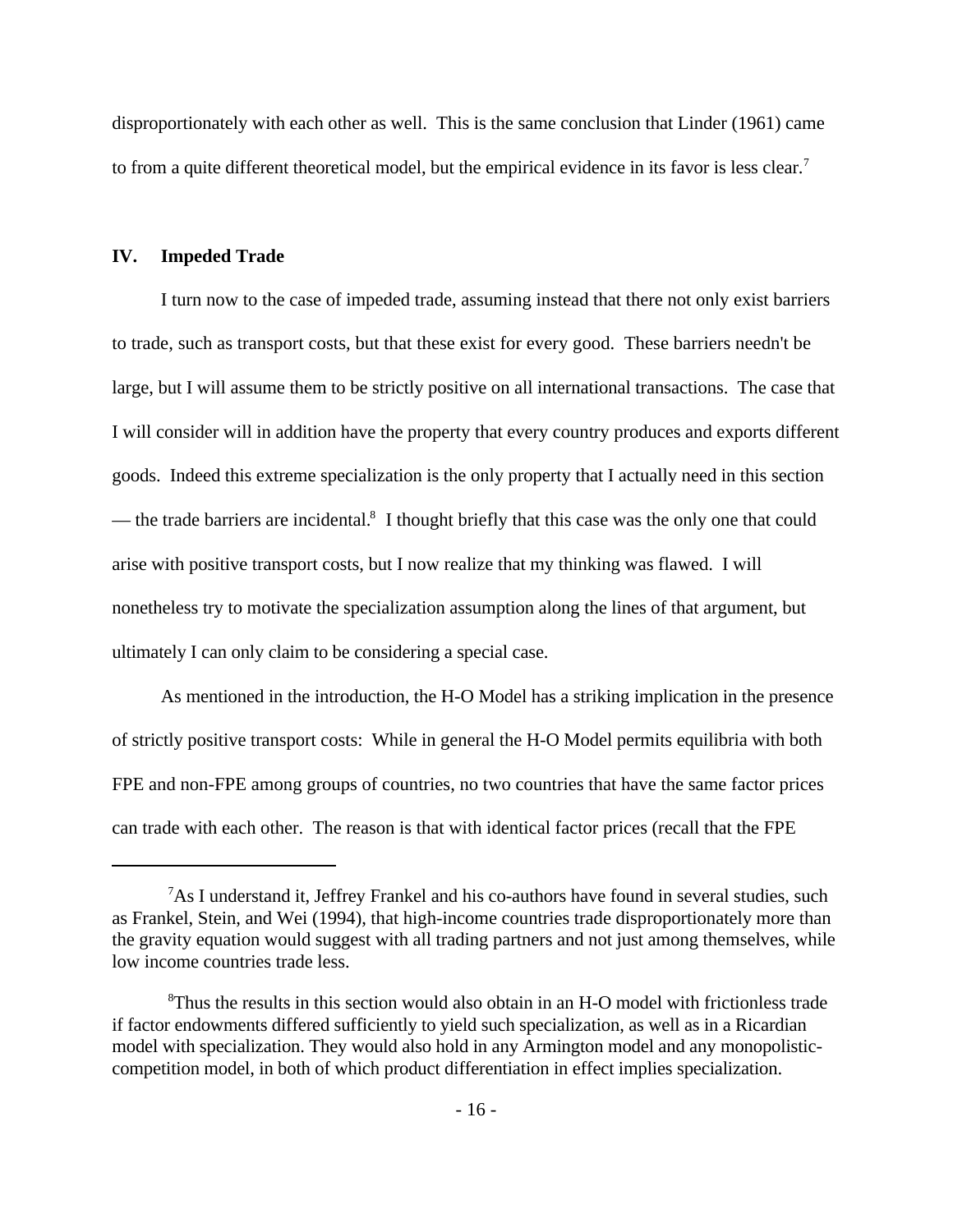Theorem equates factor prices absolutely, not just relatively) they will have identical costs of production. With perfect competition, neither country's producers could compete with domestic producers in the other's market, since the exporters would have to overcome the positive transport cost and domestic suppliers would not.

Now this is not a very appealing property of the H-O model, I admit, and this by itself might be enough to make you prefer a model with some sort of imperfect competition. But it is a property of the H-O Model nonetheless, and I will take advantage of it. Since we do in the real world observe virtually every country trading with every other, if we are to give the H-O Model a chance to apply in the real world we must assume unequal factor prices in each pair of countries.

Now suppose also that there are many more goods than there are factors, perhaps even an infinite number of goods as in Dornbusch et al. (1977, 1980). If trade were frictionless, having unequal factor prices would severely limit the number of goods that any two countries could produce in common. With trade impediments this is no longer the case, since goods can become nontraded, and they can also compete in the same market if the difference in transport costs exactly equals the difference in productioncosts. But if transport costs for a given good are constant between any pair of countries (not varying with the amount transported), then I think the case can be made that only a negligibly small subset of all goods will be sold by any two countries to the same market. Thus for almost all trade, a country's consumers will be buying each good from only a single country's producers, either their own domestic industry or from the industry of a single foreign exporter.

This is not quite the same as saying that there only exists a single exporter of each good anywhere in the world, but that is nonetheless the case that I will consider. Indeed, I will go one

- 17 -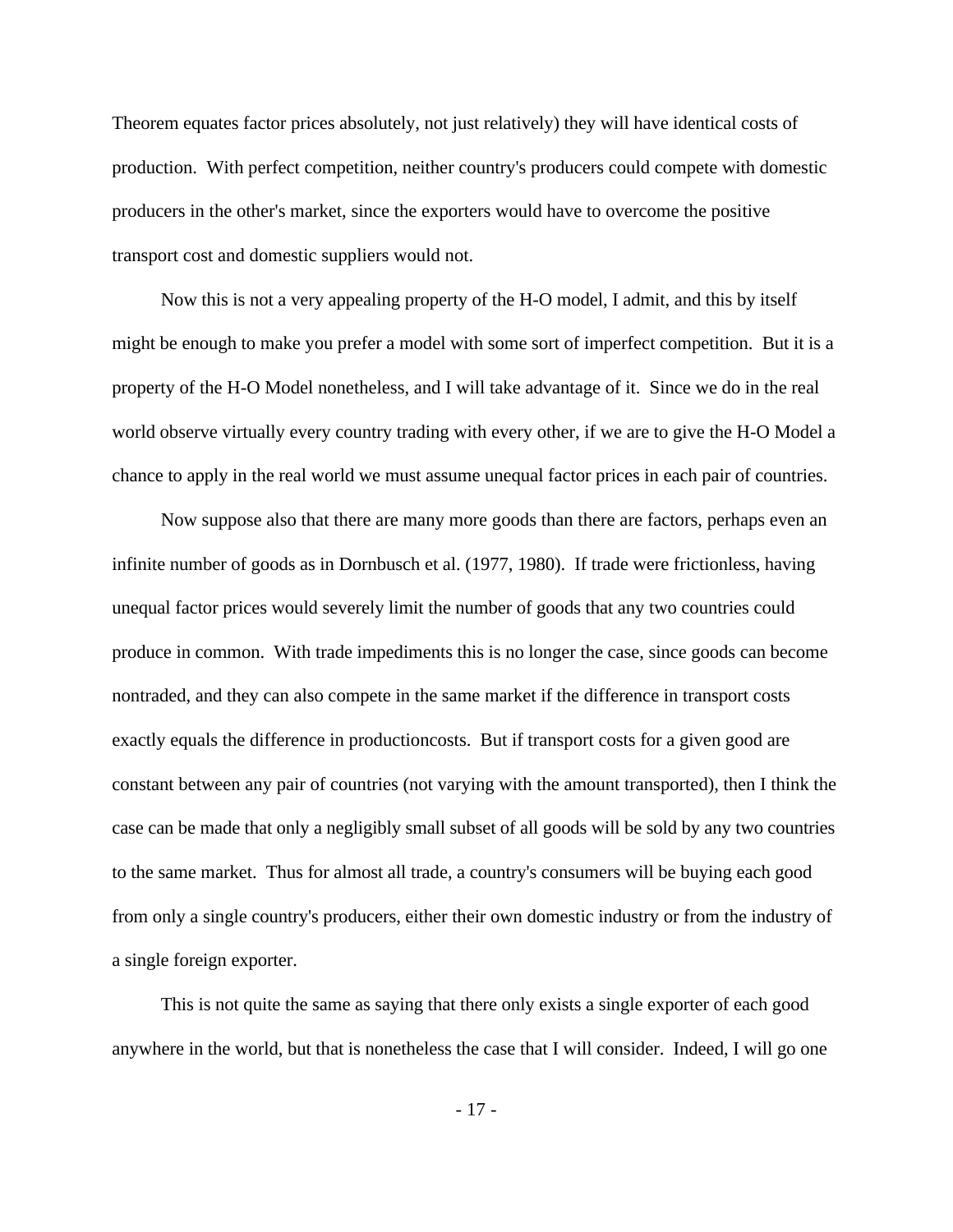step further and assume that each good is not only exported by only one country but is also produced in only that one country. That being the case, the products of each country will be distinct in the eyes of consumers, not because of an Armington Assumption that national origin matters, but because there really are different goods. One could argue that this is just as unrealistic as the case I dismissed above of countries not trading with each other at all, since for any industrial classification one observes production in multiple countries of goods that are classed the same. However, just as in the debate over the existence of intra-industry trade, where the phenomenon is sometimes argued to be an artifact of aggregation,  $\theta$  it may be that multiple producing countries may simply be producing different goods.

Suppose then that every good is produced by a different country in a particular international trading equilibrium. As long as we only consider that equilibrium, we can identify each good with the country that produces it and enter them into a utility function as imperfect substitutes. Let transport costs be of Samuelson's "iceberg" form, with the transport factor (one plus the transport cost) between countries *i* and *j* being  $t_{ii}$ . That is, a fraction ( $t_{ii}$ -1) of the good shipped from country *i* is used up in transport to country *j*.

 $t_{ij} p_i$ . With perfect competition, sellers from country *i* will not discriminate among markets to which they sell, and they will therefore receive a single price,  $p_i$ , for their products in all markets. Buyers however must pay the transport cost, and therefore the buyers' price in market *j* will be

What can we say about the pattern of bilateral trade? That depends on preferences, which I will assume first to be identical and Cobb-Douglas. That is, consumers in each country spend a

 ${}^{9}$ See Deardorff (1984, p. 501) for a discussion.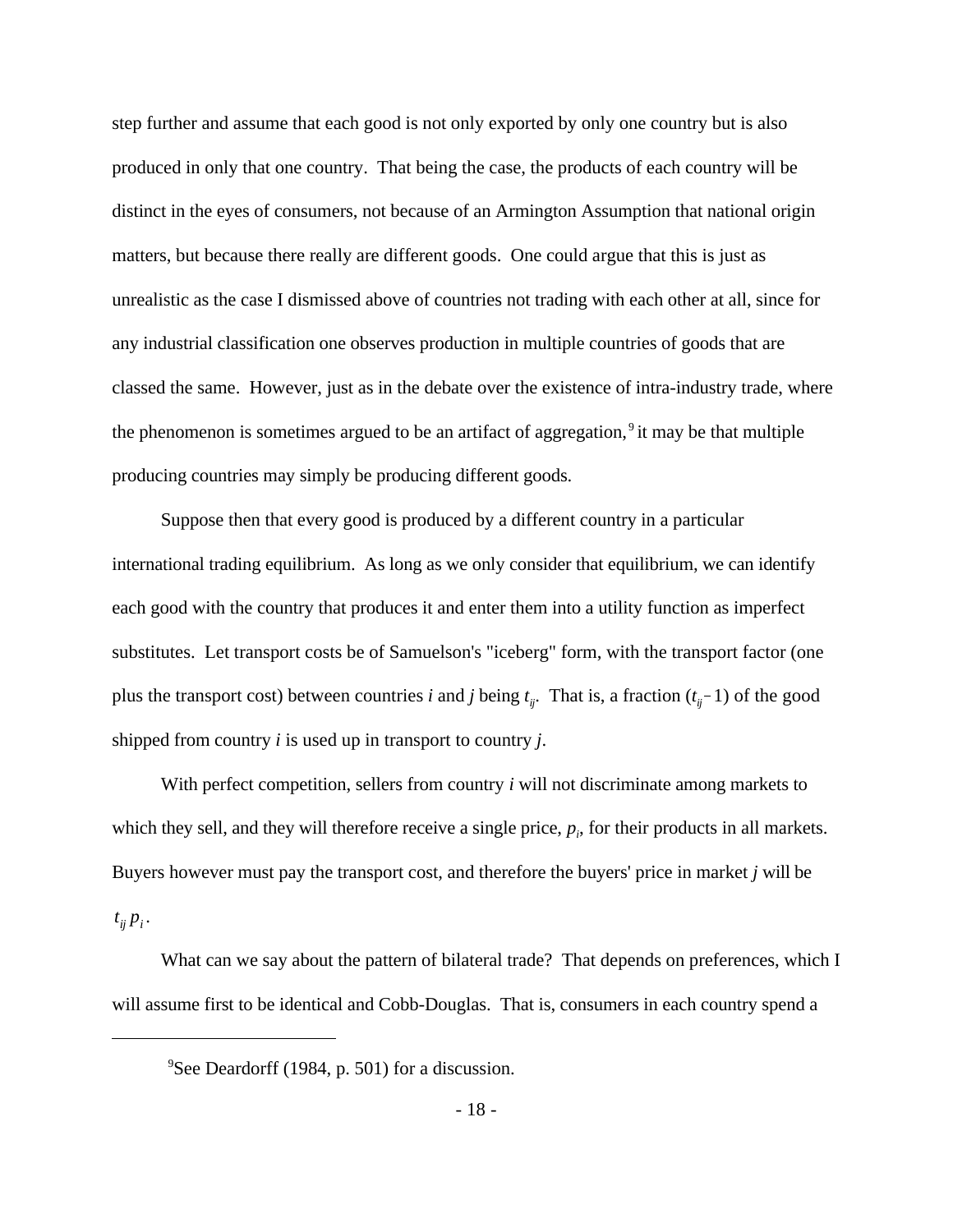fixed share,  $\beta$ <sub>i</sub>, of their incomes on the product of country *i*. Let  $x$ <sub>i</sub> be the output of country *i*. Country *i*'s income,  $Y_i$ , is

$$
Y_i = p_i x_i = \sum_j \beta_i Y_j = \beta_i Y^w \tag{9}
$$

from which  $\beta_i = Y_i / Y^w$ . Trade can be valued either exclusive of transport costs (f.o.b.) or inclusive of transport costs (c.i.f.). On a c.i.f. basis we get immediately

$$
T_{ij}^{cif} = \beta_i Y_j = \frac{Y_i Y_j}{Y^w}
$$
 (10)

With Cobb-Douglas preferences, therefore, we once again get the simple frictionless gravity equation for c.i.f. trade, with no role for transport costs or distance. On an f.o.b. basis, however, these flows must be reduced by the amount of the transport cost:

$$
T_{ij}^{fob} = \frac{Y_i Y_j}{t_{ij} Y^w}
$$
 (11)

To the extent that transport cost is related to distance, this immediately gives a result very similar to the standard gravity equation, (1), which includes distance.

This Cobb-Douglas formulation is nonetheless not very satisfactory, because the bilateral expenditures on international trade do not decline with distance. To allow for that to happen, and as the last model that I will consider, let preferences be instead CES. Let consumers in country *j* maximize the following CES utility function defined on the products of all countries *i* (including their own):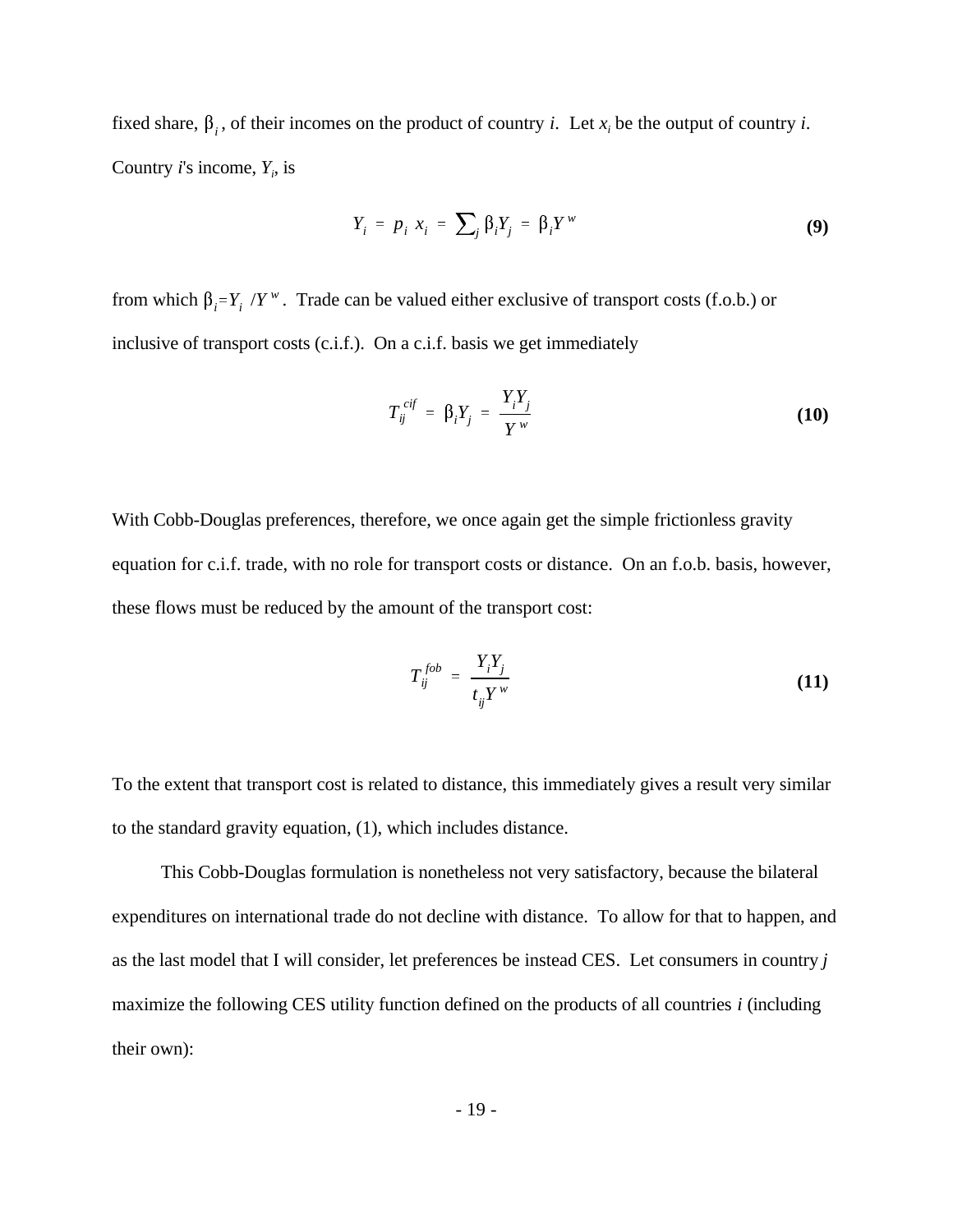$$
U^{j} = \left(\sum_{i} \beta_{i} c_{ij}^{\left(\frac{\sigma-1}{\sigma}\right)}\right)^{\frac{\sigma}{\sigma-1}}
$$
 (12)

mi:<br>1-0 where  $\sigma$  >0 is the common elasticity of substitution between any pair of countries' products. Facing c.i.f. prices  $t_{ij}p_i$  of the goods, *j*'s consumers, maximizing this function subject to their income  $Y_j = p_j x_j$  from producing  $x_j$ , will consume

$$
c_{ij} = \frac{1}{t_{ij} p_i} Y_j \beta_i \left( \frac{t_{ij} p_i}{p_j^I} \right)^{1-\sigma}
$$
 (13)

 $\sin \theta$ <br> $1-\sigma$  $1 - \sigma$ )<br>try *j*:<br><sup>1/(1 -σ)</sup> *p I* where  $p_j^{\perp}$  is a CES price index of landed prices in country *j*:

$$
p_j^I = \left(\sum_i \beta_i t_{ij}^{1-\sigma} p_i^{1-\sigma}\right)^{1/(1-\sigma)}
$$
\norts from country *i* to country *j* is

\n
$$
\left(\frac{1}{2} + p_i\right)^{1-\sigma}
$$

Therefore the f.o.b. value of exports from country *i* to country *j* is

$$
T_{ij}^{fob} = \frac{1}{t_{ij}} Y_j \beta_i \left( \frac{t_{ij} p_i}{p_j^I} \right)^{1-\sigma}
$$
 (15)

decreasing in  $t_{ij}$  if  $\sigma > 1$ . Note that the c.i.f. value of trade is this same expression multiplied by  $t_{ij}$ , which is therefore now

The parameter  $\beta$ <sub>i</sub> is no longer country *i*'s share of world income, as it was in the Cobblet  $\theta_i$  be country *i*'s share of world income, we can relate it to  $\beta_i$  as follows, and then solve for  $\beta_i$ : Douglas case, so this does not reduce as easily to the standard gravity equation. However, if we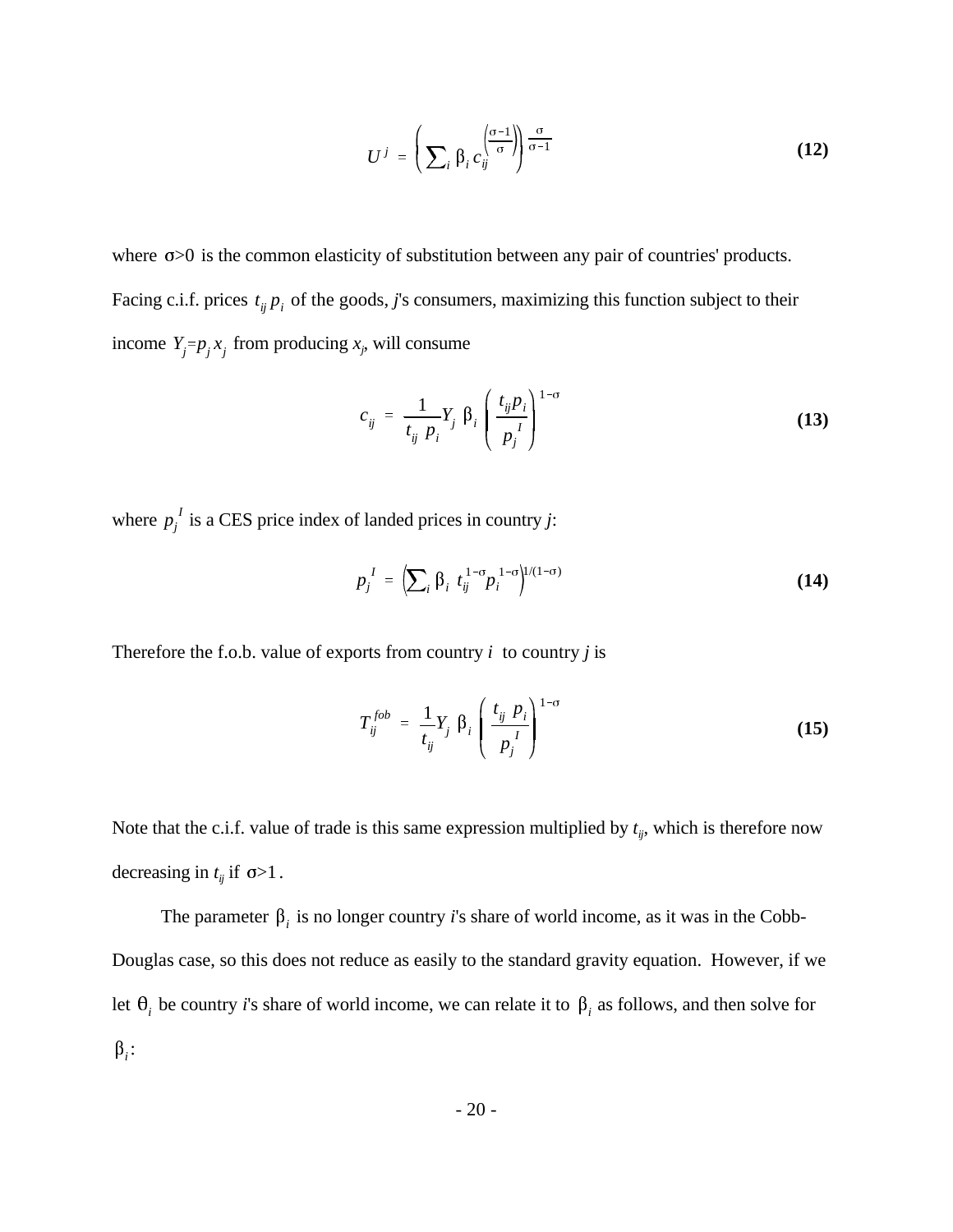$$
\theta_{i} = \frac{Y_{i}}{Y^{w}} = \frac{p_{i} x_{i}}{Y^{w}}
$$
\n
$$
= \frac{1}{Y^{w}} \sum_{j} \beta_{i} p_{j} x_{j} \left(\frac{t_{ij} p_{i}}{p_{j}^{I}}\right)^{1-\sigma}
$$
\n
$$
= \beta_{i} \sum_{j} \theta_{j} \left(\frac{t_{ij} p_{i}}{p_{j}^{I}}\right)^{1-\sigma}
$$
\n(16)

from which

$$
\beta_i = \frac{Y_i}{Y^w} \frac{1}{\sum_j \theta_j \left(\frac{t_{ij} p_i}{p_j^I}\right)^{1-\sigma}}
$$
\n(17)

Using this in (16) we get

$$
T_{ij}^{fob} = \frac{Y_i Y_j}{Y^w} \frac{1}{t_{ij}} \left[ \frac{\left(\frac{t_{ij}}{p_j^I}\right)^{1-\sigma}}{\sum_h \theta_h \left(\frac{t_{ih}}{p_h^I}\right)^{1-\sigma}} \right]
$$
(18)

be<br>dis<br>1-0 om<br>  $\frac{1}{1-\sigma}$ *p I* product price,  $p_i$ , is normalized at unity. Then  $p_j^{\perp}$  becomes a CES index of country *j*'s transport factors as an importer, what I will call its average distance from suppliers  $\delta^s$ : To simplify this and facilitate interpretation, first select units of goods so that each country's

$$
\delta_j^S = \left(\sum_i \beta_i t_{ij}^{1-\sigma}\right)^{\left(\frac{1}{1-\sigma}\right)}
$$
 (19)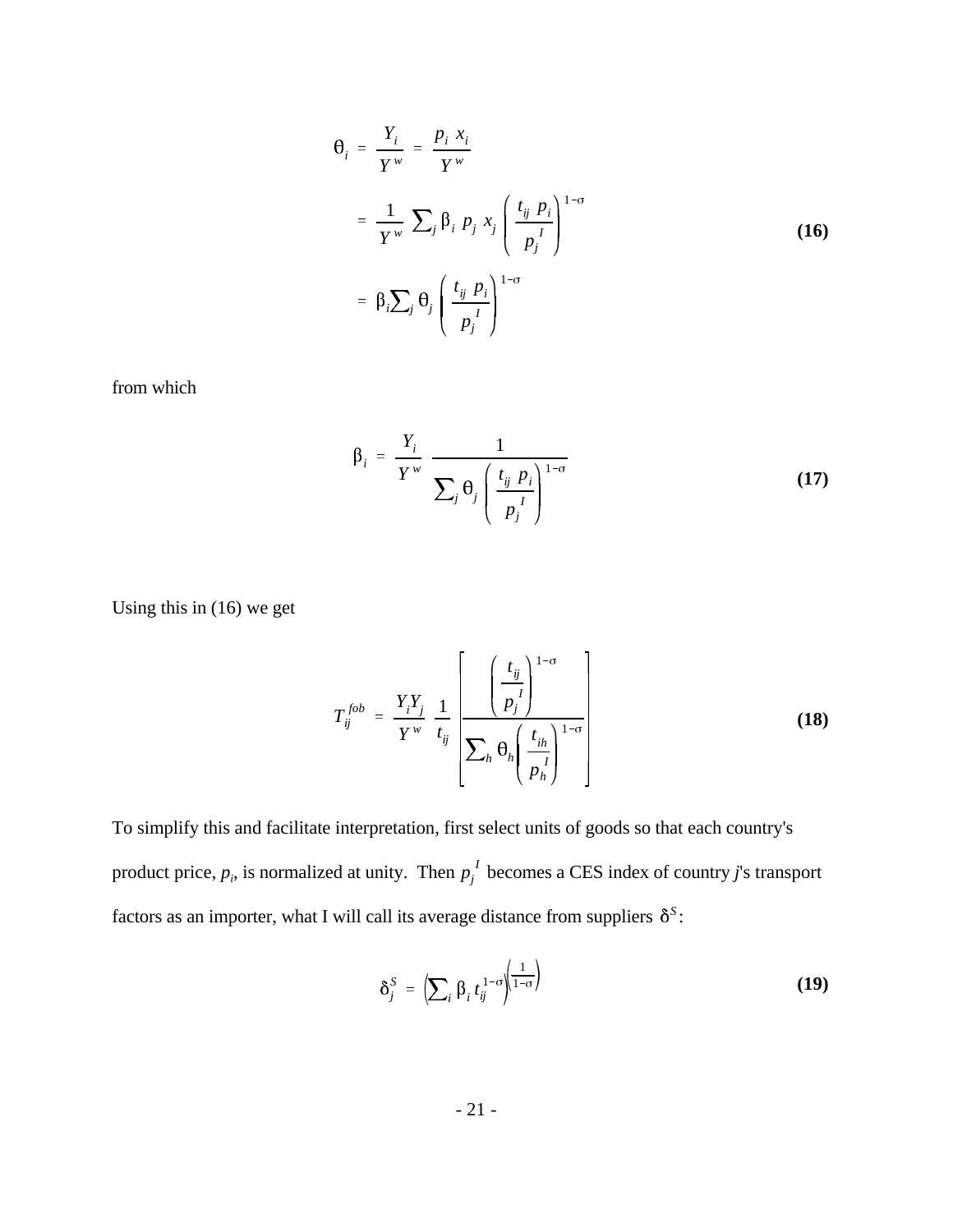distance from suppliers, what I will call the relative distance from suppliers  $\rho_{ij}$ : What matters for demand along a particular route is the transport factor  $t_{ij}$  relative to this average

$$
\rho_{ij} = \frac{t_{ij}}{\delta_j^S} \tag{20}
$$

With this notation, the trade flow in (18) becomes

$$
V \text{ in (18) becomes}
$$
\n
$$
T_{ij}^{fob} = \frac{Y_i Y_j}{Y^w} \frac{1}{t_{ij}} \left[ \frac{\rho_{ij}^{1-\sigma}}{\sum_h \theta_h \rho_{ih}^{1-\sigma}} \right]
$$
\n(21)

This is the main result of this section of the paper. It says the following: If importing country *j*'s relative distance from exporting country *i* is the same as an average of all demanders' relative distances from *i*, then exports from *i* to *j* will be the same as in the Cobb-Douglas case. That is, c.i.f. exports will be given by the simple frictionless gravity equation, while f.o.b. exports will be reduced below that equation by the transport factor from *i* to *j,* much as in the standard gravity equation with the transport factor (one plus transport cost) measuring distance. If *j*'s relative distance from *i* is greater than this average, then c.i.f. (resp. f.o.b.) trade along this route will be correspondingly less than the simple frictionless (resp. standard) gravity equation, while if *j*'s relative distance from *i* is less than this, trade will be correspondingly more. Since the transport factor for a country from itself is always unity and therefore less than any such average, countries' purchases from themselves will always be more than would appear warranted by the simple frictionless gravity equation.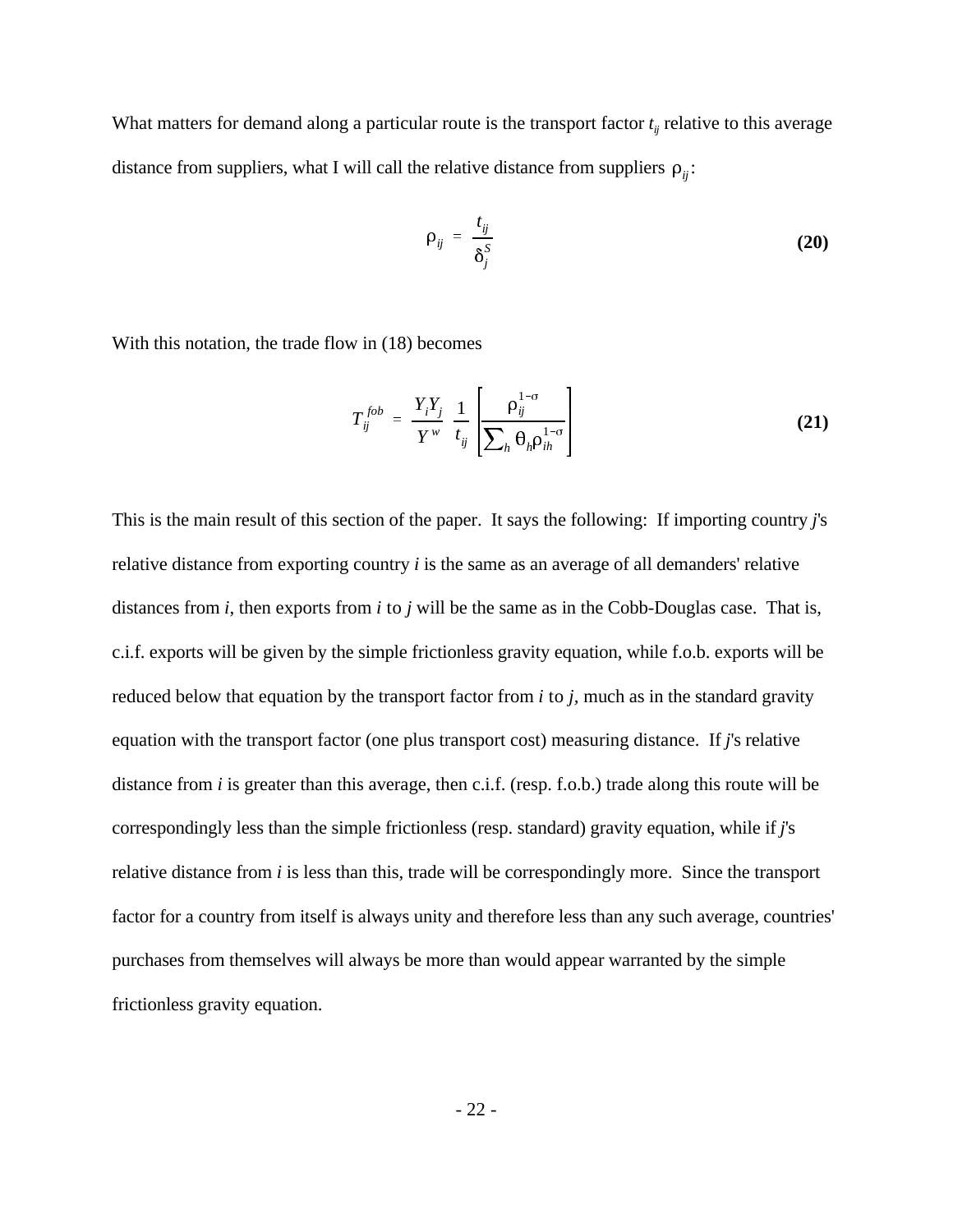measures is  $-(\sigma-1)$ . Thus, the greater is the elasticity of substitution among goods, the more will The result also says that the elasticity of trade with respect to these relative distance trade between distant countries fall short of the gravity equation and the more will trade among close countries (and transactions within countries themselves) exceed it.

Likewise, a general reduction in the transport factors themselves, such as might occur with an improvement in transportation technology, will pull trade closer to the amounts predicted by the simple frictionless gravity equation. This does not therefore mean that all bilateral trade flows will expand with a drop in transport costs. Rather, trade between distant countries will expand, while trade between close countries — neighbors — will contract, since the latter lose some of their advantage relative to distant countries. Of course a country is its own closest neighbor, and therefore purchases of a country from itself also contract. It follows that total international trade expands.

# **V. Conclusion**

In this paper I have derived equations for the value of bilateral trade from two extreme cases of the H-O Model, both of which also characterize a variety of other models as well. The first case was frictionless trade, in which the absence of all barriers to trade in homogeneous products causes producers and consumers to be indifferent among trading partners, including their own country, so long as they buy or sell the desired goods. Resolving this indeterminacy with a random drawing, I derived expected trade flows that correspond exactly to the simple frictionless gravity equation whenever preferences are identical and homothetic. Generalizing the result to arbitrary preferences, I found that this gravity equation would still hold on average, but that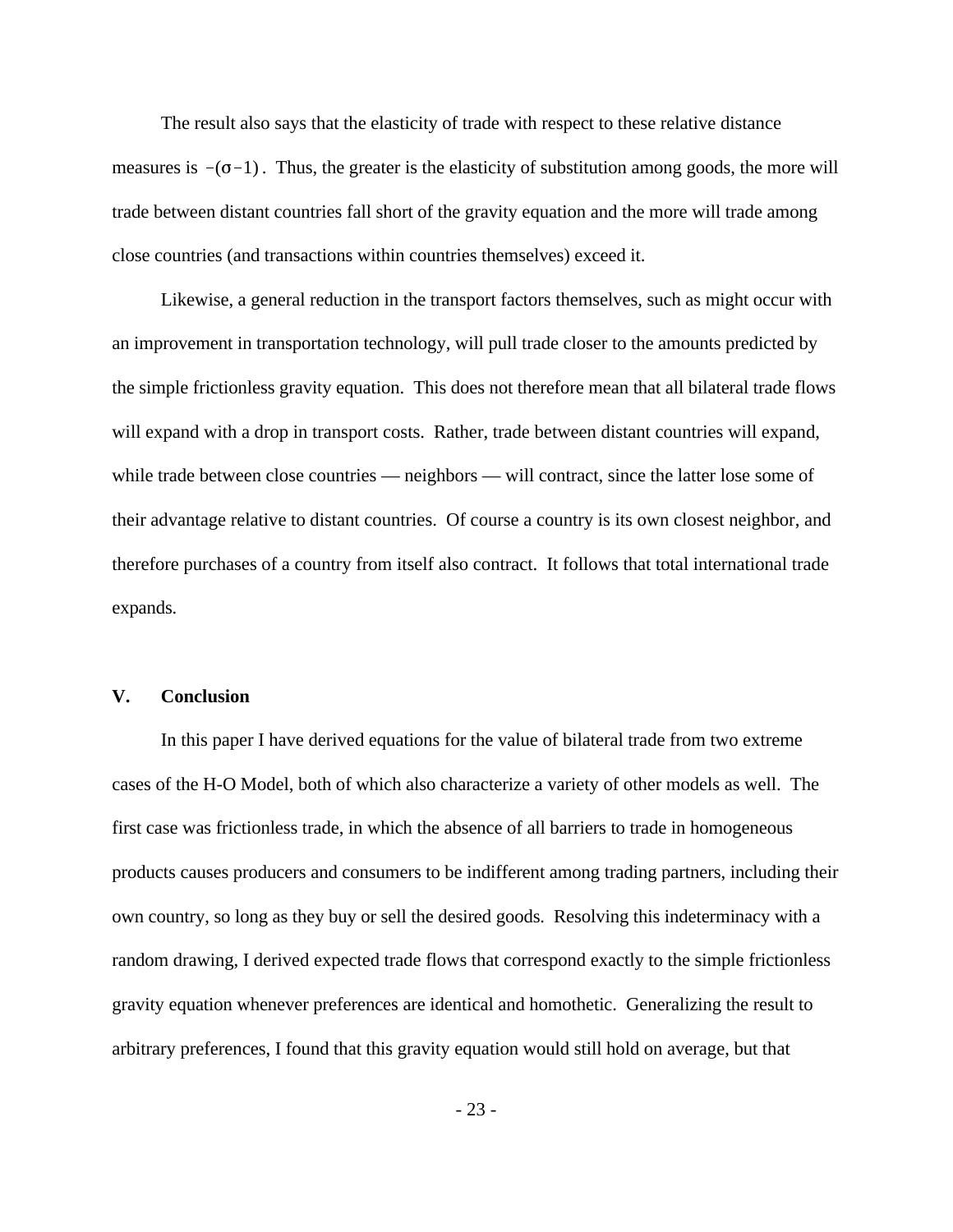individual trade flows would exceed or fall short of it depending on a weighted correlation between the exporter's and the importer's deviations from the world average supplies and demands. This in turn was suggestive of how particular non-homotheticities in demand could interact with factor endowments and factor proportions to cause countries to trade excessively (compared to the simple frictionless gravity equation) with countries like themselves.

The second case considered was of countries that each produce different goods. This is also a possible equilibrium of the H-O Model, though of course it is a property as well of other models that have been used in the literature to derive the gravity equation, such as models with Armington preferences and models with monopolistic competition. Here I derived expressions for bilateral trade, first with Cobb-Douglas preferences and then with CES preferences. The former is almost too simple, yielding the simple frictionless gravity equation exactly for trade valued c.i.f. and the standard gravity equation, with division by a transport factor, for trade valued f.o.b. The CES case is more cumbersome, but it too reduces to something not all that different: bilateral trade flows are centered around the same values found in the Cobb-Douglas case, but they are smaller for countries that are a greater than average distance apart as measured by transport cost, and larger for countries that are closer than average. The latter includes purchases of a country from itself, which are increased above the Cobb-Douglas case by the greatest amount. The extent of these departures from the simple Cobb-Douglas gravity equation depends on the elasticity of substitution among goods, being larger the greater is that elasticity.

The lesson from all of this is twofold, I think. First, it is not all that difficult to justify even simple forms of the gravity equation from standard trade theories. Second, because the gravity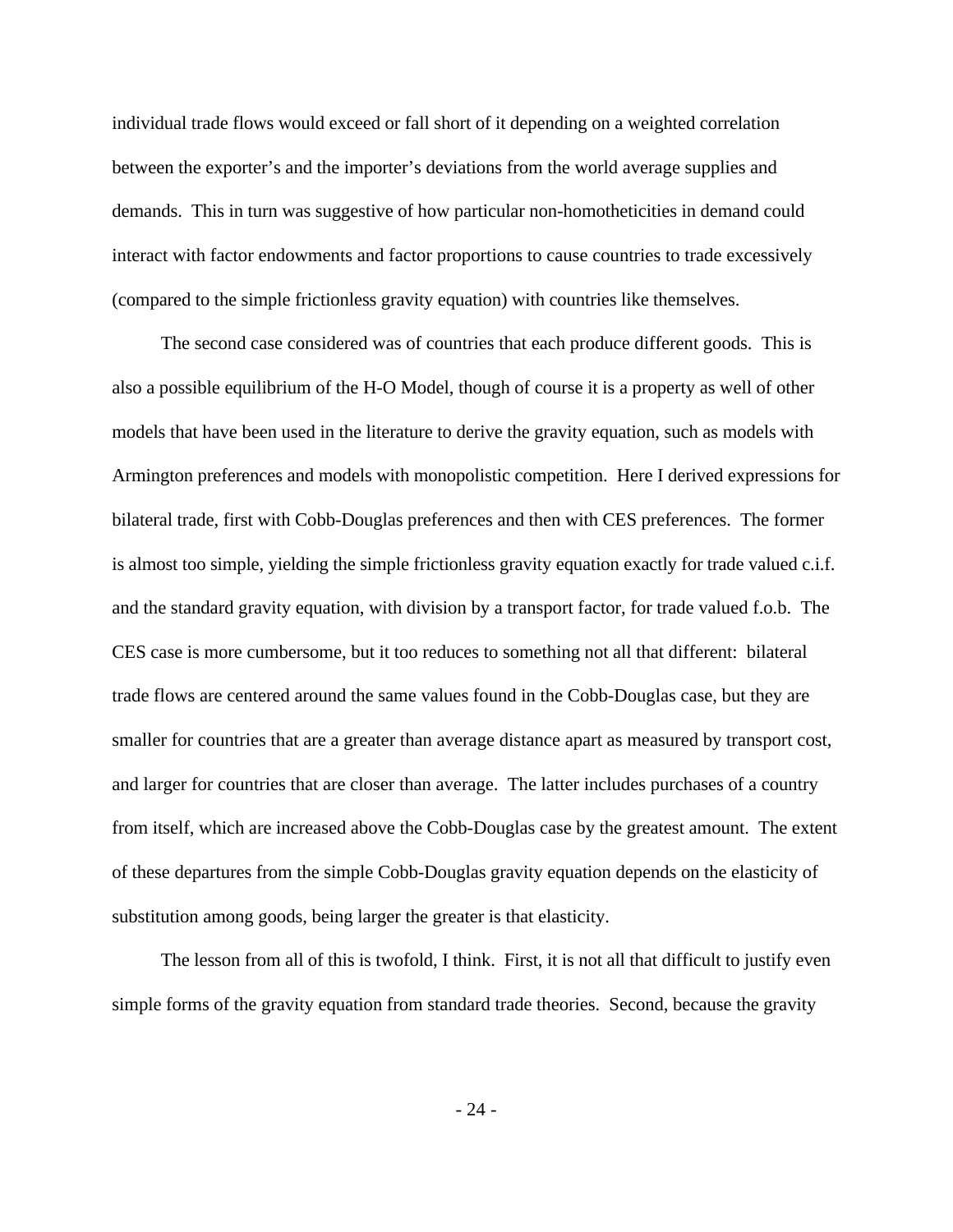equation appears to characterize a large class of models, its use for empirical tests of any of them is suspect.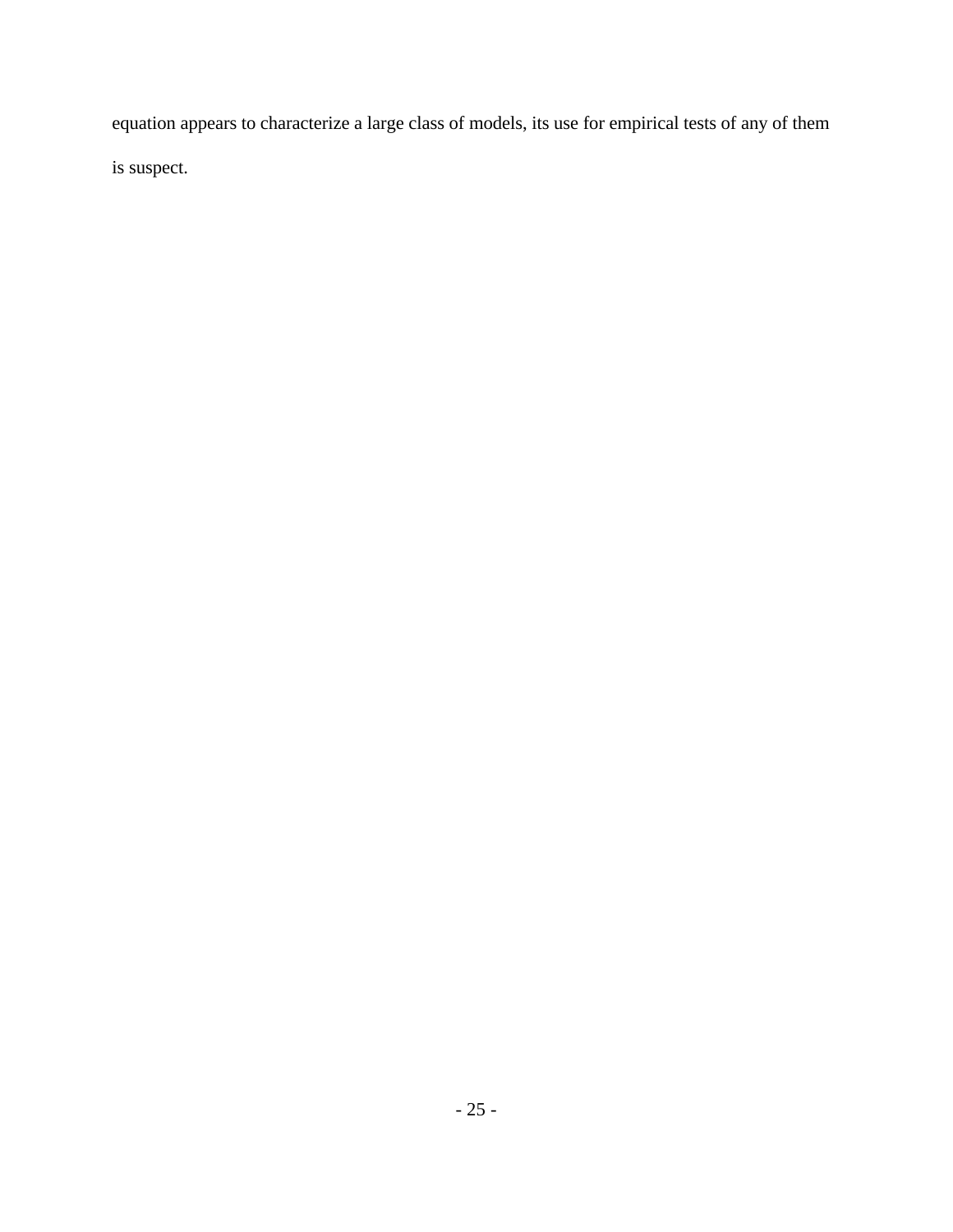## **References**

- Anderson, James E. 1979 "A Theoretical Foundation for the Gravity Equation," *American Economic Review* 69, (March), pp. 106-116.
- Bergstrand, Jeffrey H. 1985 "The Gravity Equation in International Trade: Some Microeconomic Foundations and Empirical Evidence," *Review of Economics and Statistics* 67, (August), pp. 474-481.
- Bergstrand, Jeffrey H. 1989 "The Generalized Gravity Equation, Monopolistic Competition, and the Factor-Proportions Theory in International Trade," *Review of Economics and Statistics* 71, (February), pp. 143-153.
- Bergstrand, Jeffrey H. 1990 "The Heckscher-Ohlin-Samuelson Model, the Linder Hypothesis and the Determinants of Bilateral Intra-Industry Trade," *Economic Journal* 100, (December), pp. 1216-1229.
- Deardorff, Alan V. 1984 "Testing Trade Theories and Predicting Trade Flows," in Ronald Jones and Peter Kenen, eds., *Handbook of International Economics* Volume 1, New York: North-Holland, Chapter 10.
- Dixit, Avinash K. and Joseph E. Stiglitz 1977 "Monopolistic Competition and Optimum Product Diversity," *American Economic Review* 67, pp. 297-308.
- Dornbusch, Rudiger, Stanley Fischer, and Paul A. Samuelson 1977 "Comparative Advantage, Trade, and Payments in a Ricardian Model with a Continuum of Goods," *American Economic Review* 67, pp. 823-839.
- Dornbusch, Rudiger, Stanley Fischer, and Paul A. Samuelson 1980 "Heckscher-Ohlin Trade Theory with a Continuum of Goods," *Quarterly Journal of Economics* 95, (September), pp. 203-224.
- Frankel, Jeffrey, Ernesto Stein, and Shang-Jin Wei 1994 "Continental Trading Blocs: Are They Natural, or Super-Natural," in process, (August 30).
- Helpman, Elhanan 1987 "Imperfect Competition and International Trade: Evidence from Fourteen Industrial Countries," *Journal of the Japanese and International Economies* 1, pp. 62-81.
- Helpman, Elhanan and Paul R. Krugman 1984 *Increasing Returns, Imperfect Competition, and International Trade*, in process (May).